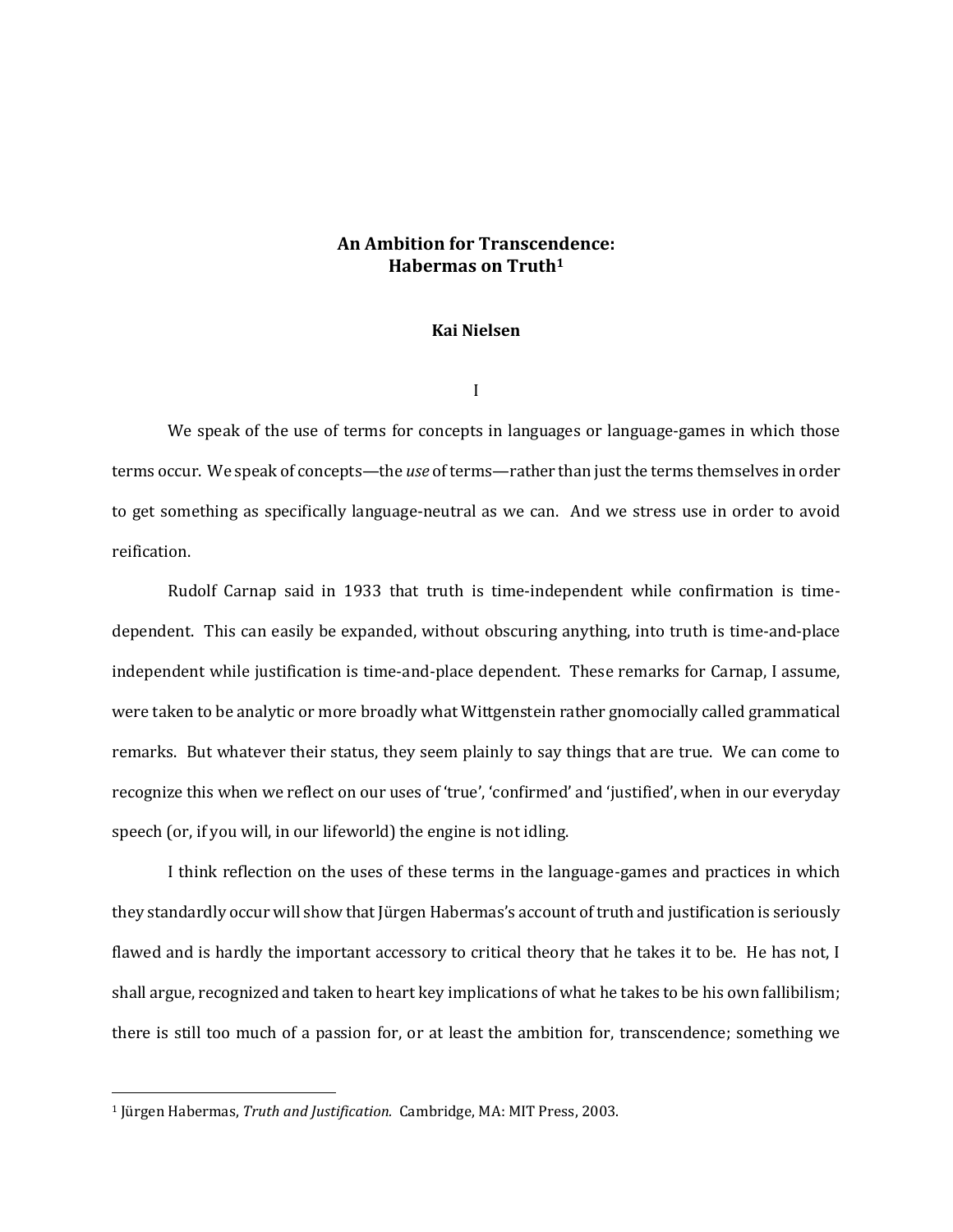cannot get and do not need. Even if truth and justification are somehow internally related they are still very different concepts, and the terms 'truth' and 'justification' have very different uses. Truth should not be construed as the ultimate or finally the firmest justification we can get: the 'transcendent moment' in our fixation of belief. There is, or so I shall argue, no such moment or indeed a need for one. Indeed, they very idea is scant intelligibility.

Truth, as Habermas grants, is not a success term or an achievement term. We can intelligibly aim at winning a gold medal in swimming at the Olympics, getting nominated by the NDP to run for Parliament or publishing an article in the *Journal of Philosophy*. We can, and sometimes successfully, aim at getting the best, most carefully corroborated belief or beliefs for a given time and place, about a certain matter, say, the best account of why global warming is occurring, why the American Empire is in trouble, why ISIS is a dangerous threat or why justice as fairness is the best account of distributive justice that we presently have. However, where truth is thought to be something *more* than establishing the best corroborated and clearly and coherently articulated beliefs that the most extensive, most informed communication community can corroborate, *we will have something that we cannot get* and do not even understand what it would be like to get. It can, of course, be the case that what is the best corroborated belief this year may not be the best corroborated belief next year. If that a flu epidemic occurred in Montreal in December of 2004, it may not be true in December of 2005. But it need not be true that a flu epidemic will occur in 2005 because it occurred in 2004. Several centuries down the road historians might dispute whether the flu epidemic occurred in 2004 or 2005 or in both years. The records may not be clear. But didn't it either occur in 2004 or 2005 or in both or not? Yes, of course, but in 6000 years there might be no way of ascertaining with any confidence what happened in 2004 and 2005 and this at least in principle will be true for any belief at any time and any place. If it is true that a flu epidemic occurred in Montreal in December of 2004 then that truth will never change. But in spite of the primitive certainties that our lifeworld may have, what we are *justified* in believing to be substantively true will always remain time-and-place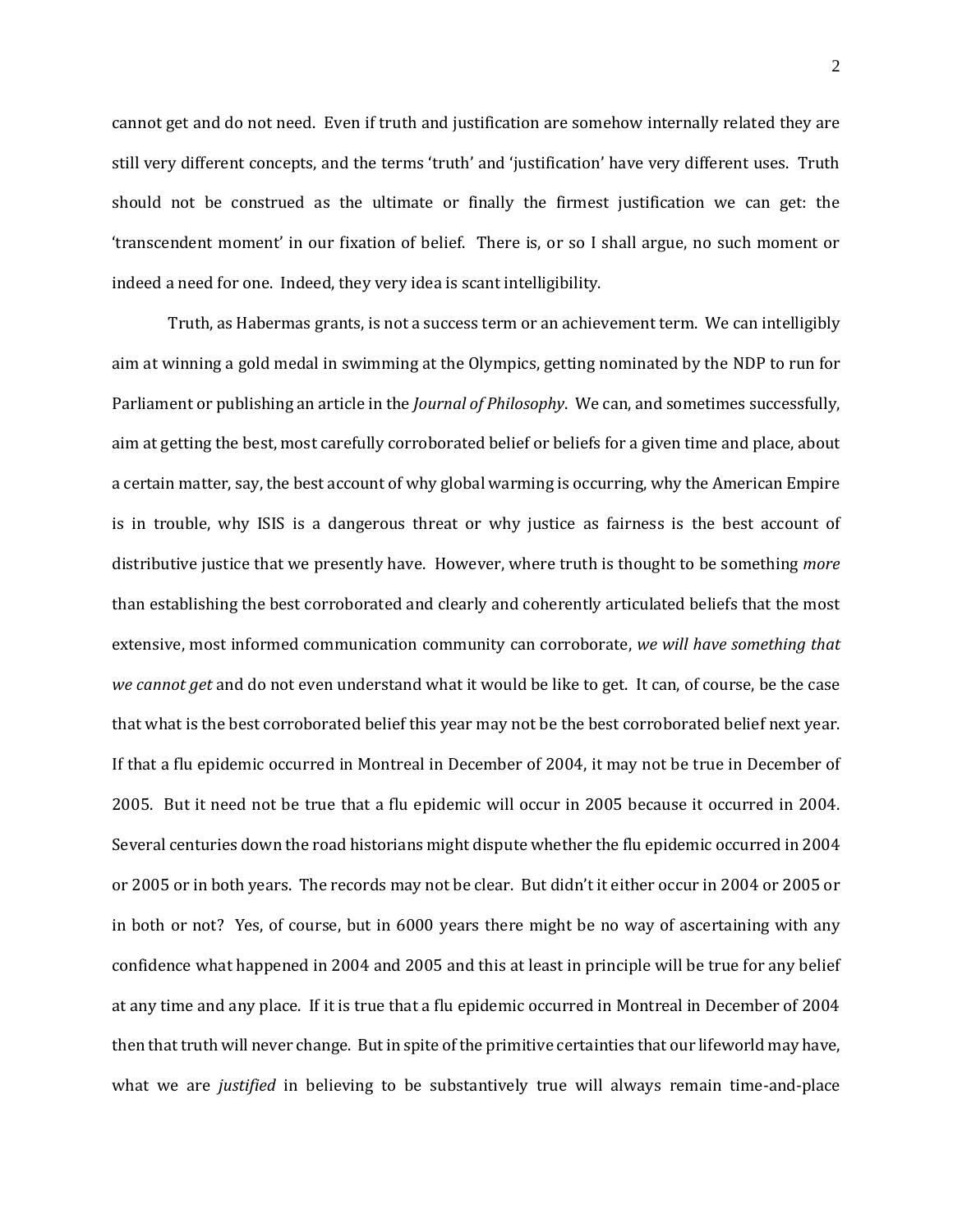dependent. At a later time with better corroborated evidence a belief may be more adequately justified than at an earlier time. And at a later time with better evidence a belief once thought to be true may be disconfirmed. But at any time justification is time-and-place dependent. All we can rely on is the very best justified beliefs that can be garnered at any given time and place by the widest communication community that at the time is to be had. We cannot intelligibly ask for more. We cannot have a justification of the truth of a substantive belief that is time-free and space-free. What is reasonable to rely on at any given time and place is the widest and best informed beliefs most committed to and adept at careful verification and reason giving that can be had. No matter when and where we are reasoning we cannot intelligibly ask for more. Still it remains true that what is justified by such a community but still possibly false remains intelligible and true. It is a well-taken grammatical remark. It squares with our language-games. The most thoroughly warranted beliefs that we can gain can still be false. That is just the way the grammar of our language and indeed of any language works and with it the rhythm of our lives.

It is natural to respond: 'Those beliefs are true which would stand up to the most rigorous, carefully elaborated, coherently organized and perspicuously displayed attempts by anyone, anywhere at any time (including in the future) to refute them. Those beliefs that *so* withstand refutation are the beliefs that are true. Still, is it senseless to say they might be false? And if it isn't senseless, then the above cannot be what we mean by 'true'.

The defender of the conception of truth I am opposing might go on to say our conception of true belief must be of beliefs that could withstand refutation *by every possible person in all possible worlds.* Still, such a conception is absurd for it would exclude the possible truth of any empirical beliefs. And that is plainly absurd. We obviously do not know and cannot know or even conjecture when, or if ever, these conditions would be even approximately satisfied. With all these possibilities we have no idea of these beliefs being falsifiable. We cannot even gesture at when these beliefs could fail or reasonably be thought to fail all attempts at refutation. With fewer possibilities we have some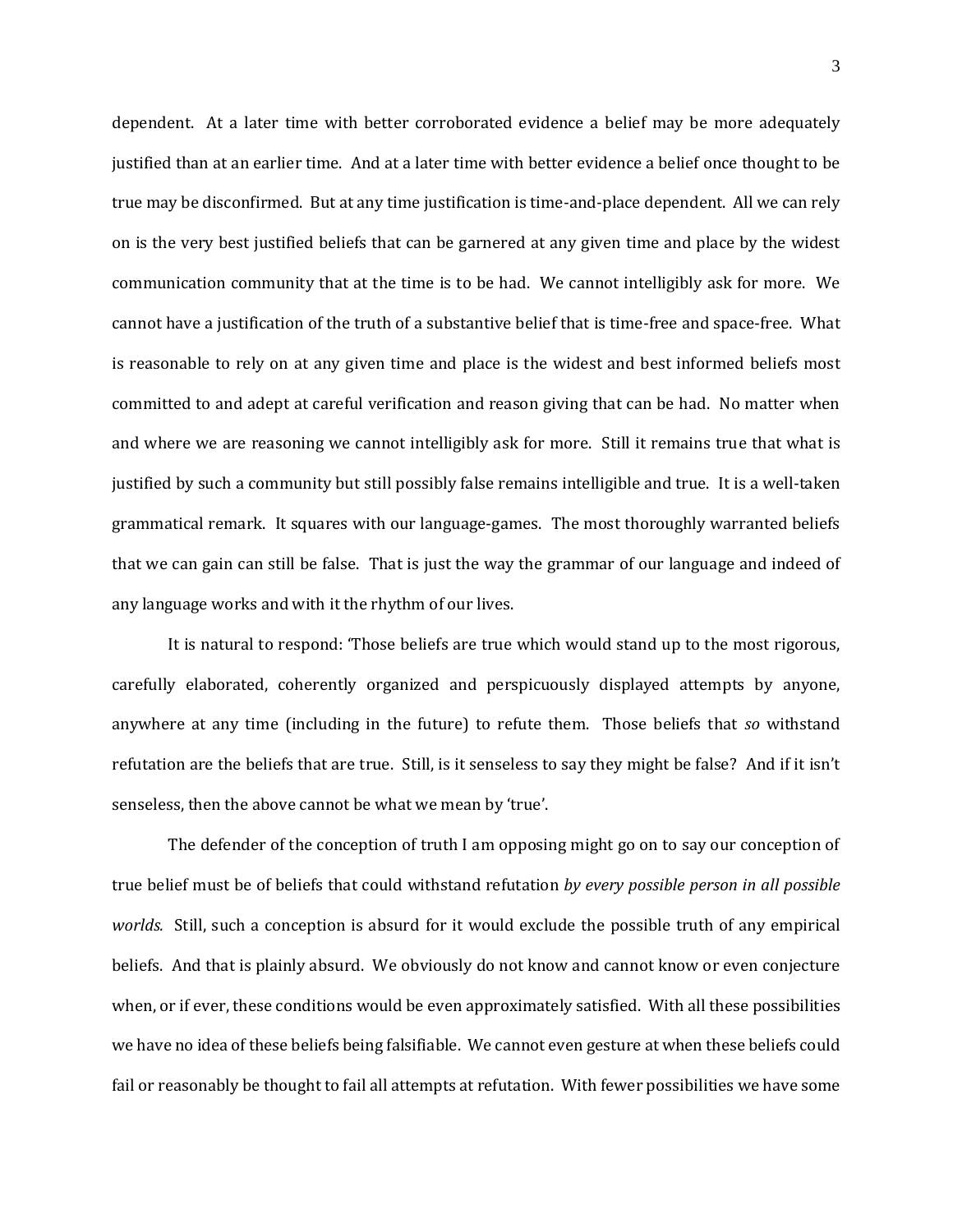idea of what it would be like for them to fail to stand up to demands for justification. But then we still face Moore's open-question argument. And with all these possibilities, Moore's question or not, we are utterly at a loss here. We have something so indeterminate as to be useless. Talk of 'possible worlds' or 'everyone' even in our world, let alone in all possible worlds, is just arm waving. We could never know when everyone had, given or having gained those conditions, found any belief rationally acceptable or a belief that would withstand all objections. There is no reason or even need to expect we could ever get such an agreement or consensus. Worse still, it is thoroughly unclear what it would be even in principle to get it. This is an idealization which is at best useless and at worst unintelligible. It is like a wheel, to use Wittgenstein's famous analogy, that turns no machinery.

In saying that a true belief is one that will stand up to all (or all possible) objections, we may have in mind all objections that might be given by a comprehensive communication community at a given time. However, it is still logically in place to ask the open-question: 'Yes, all challenges made now have been met, but perhaps a little later challenges will be made that cannot be met?' There is no way except arbitrarily of ruling that out. We have not been given an unassailable truth-claim with unassailable truth-conditions. We have not shown we have anything substantive which has *unconditional validity*. Alternatively, it might be said that a belief is a truth-claim and not *just* a claim of justification if it is a claim that could meet all challenges by everyone at everyplace for everytime. But then, to repeat, we have a claim that at best does no work. It claims a difference which makes no discernible difference. We do not understand when it would be the case that a belief had stood up to everything with those conditions appended. Habermas wants true substantive beliefs which are justification-transcendent, time-and-place-free beliefs which hold for all time, for all places and for all people. He wants a substantive belief—what he would call a 'true belief'—which has unconditional validity. Not a belief like  $2 + 2 = 4$  which some have called 'analytical' and Wittgenstein called 'a grammatical remark'. But we do not understand what it would be like to have such a belief that is substantive rather than in some way just conceptual. Moreover, we do not need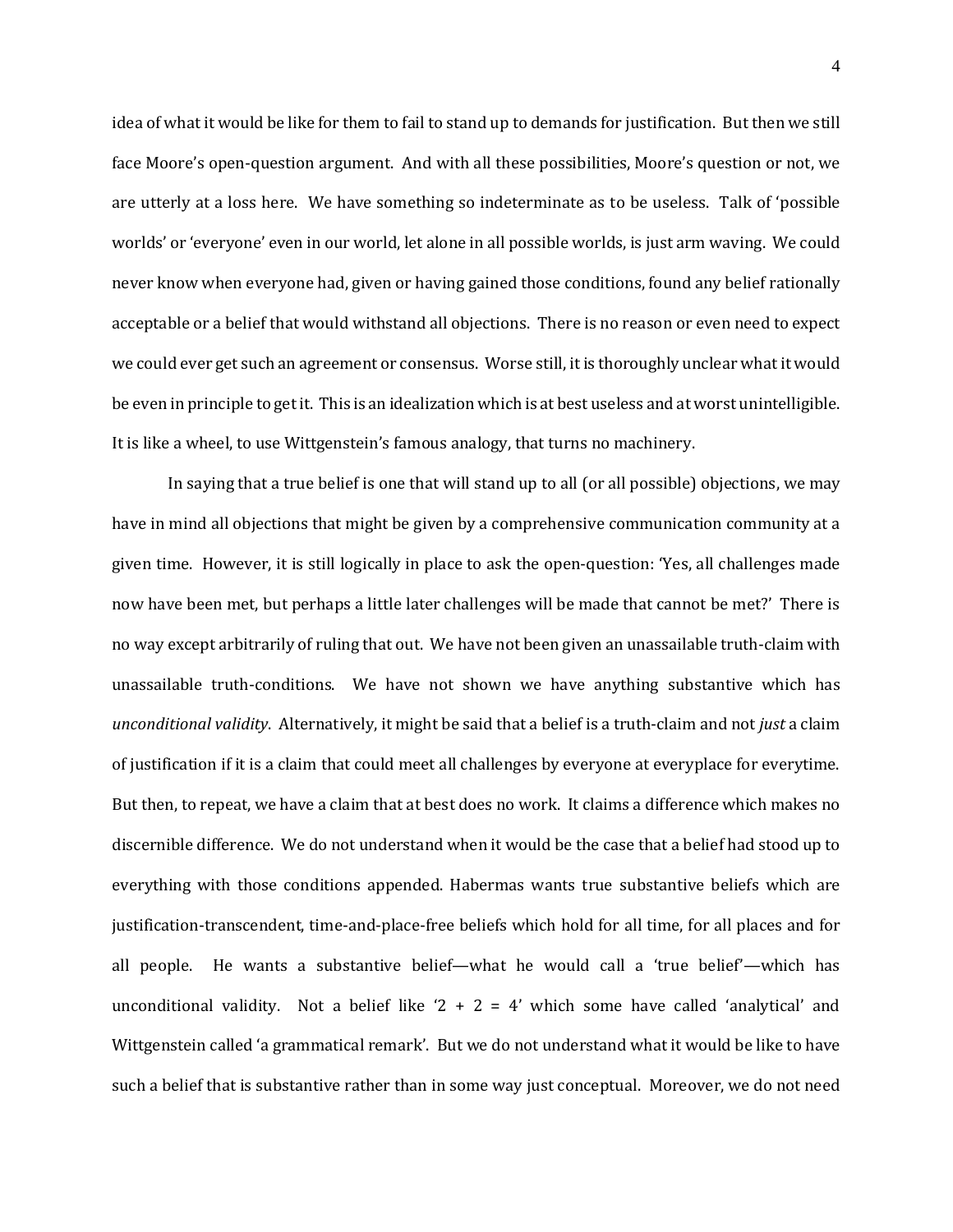to have one as long as we have justified beliefs which continue to be justified to wider and wider audiences in more varied and diverse circumstances. We understand what it is for this coming to be and perhaps—empirically perhaps—this can just go on and on for ever wider and more diverse audiences for an indeterminate future. We then would have progress at hand. But we never get anything we know or can sensibly postulate to be true which 'goes beyond' our strongest possible justifications: justification which (even the best of them) are always for a time and place.

This does not mean that we should, or perhaps even can, dispense with the use of the word 'true' and just stick with something like 'warranted assertibility', 'superassertibility' or 'rational acceptability'. 'True' has many important uses but none are incorrigible justificatory ones. None have a super-assertability transcendent role. It has—perhaps most importantly in the present context—'cautionary uses' designed to cut down our *hubris* and our quest for certainty. Keeping in mind its use, we will say of even a well justified claim 'Well justified but perhaps not true'. That reminds us that the very best justified judgements may not add up to being true ones. And beliefs may be true which are not justified. Fallibilism and contingency are inescapable—something that epistemological theories of truth have not firmly enough kept in mind. Even Quine does not go that far.

'True'also has the familiar disquotational uses taught to us by Tarski. The sentence 'Ethnic cleansing is diminishing' is true if and only if ethnic cleansing is diminishing. A well-formed indicative sentence used to make an assertion is true or false only if it says something which purports to be so when what is quoted on the left side of the biconditional has its quotes removed on the right side of the biconditional. It disquotes on the right side what is mentioned on the left. This is a formal property of a sentence that can be used to make an assertion. Such disquotationalism—this, if you will, semantic account of truth—is *neutral* with respect to the correspondence, coherence or pragmatic theories of truth. Indeed it is neutral vis-à-vis any theory of truth purporting to be *substantial*. But it reveals a central feature of our uses of 'truth'.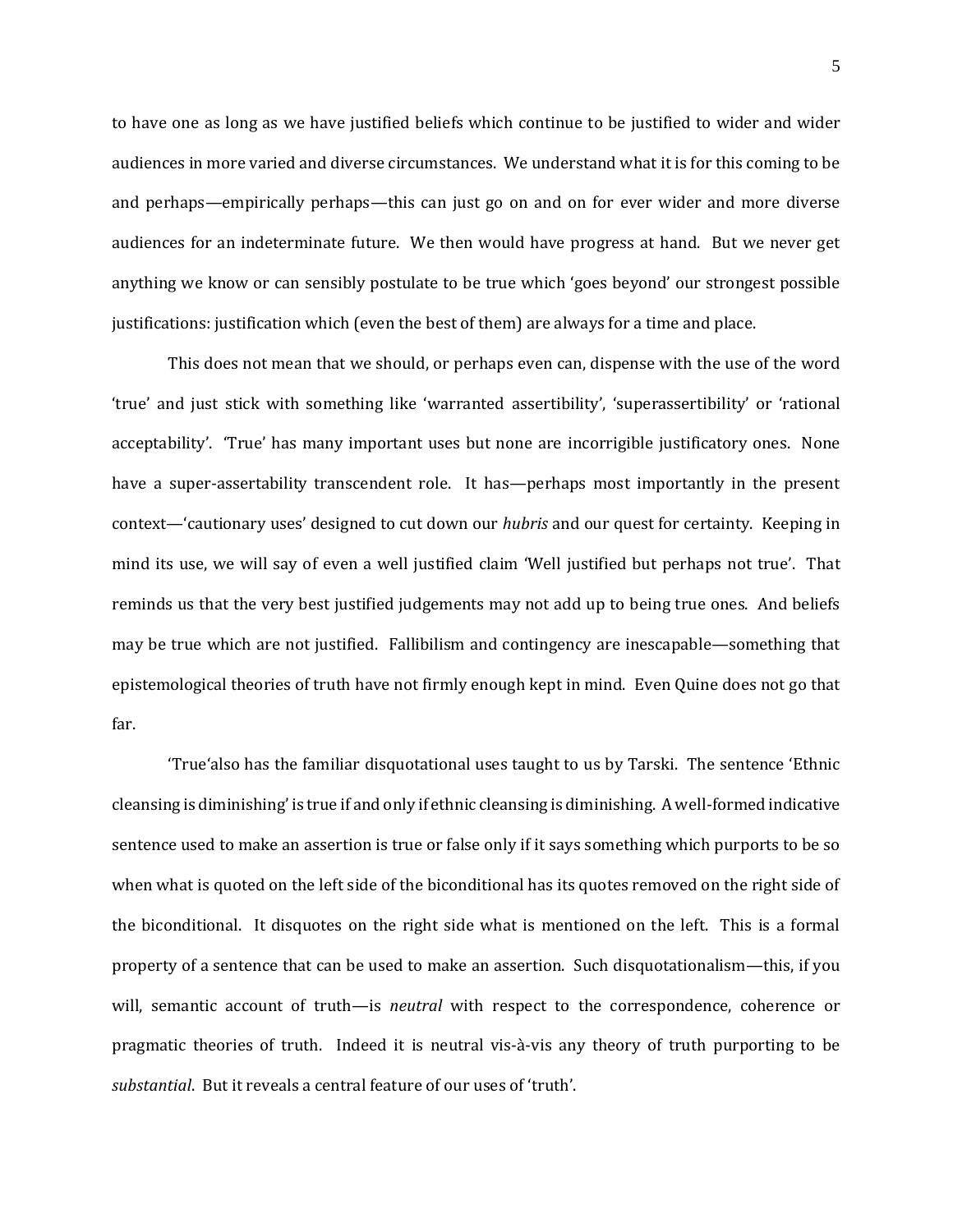Finally, the word 'true' helps preserve order in logical inferences, e.g. if the two premises in an argument are true and the argument is valid then the conclusion is true. 'True' is usefully used to mark such things.

All of these are genuine features of our use of 'true'. They are built into the grammar of our language. But they do nothing to refute or undermine the claim that justification is one thing and truth is another; that the one is time-and space-dependent and the other is not. There are no substantive genuine justification-transcendent truth claims. The very idea (*pace* Habermas) does not make sense. There are no non-grammatical substantive truth claims that are justificationtranscendent. (I use 'grammatical' in Wittgenstein's sense.)

II

I now want to work through some central positions of Habermas's *Truth and Justification* to see if he has done anything to undermine or legitimately supplement this, if you will, deflationary account of truth. (From *Truth and Justification* I have centrally in mind pp. 36-42 in his opening essay, "Realism after the Linguistic Turn", and his penultimate essay, "Rightness versus Truth", pp. 149- 261.)

Habermas believes that there is a sense of context-independent validity that can be salvaged from the concept of truth itself. If "the semantic-deductive concept of justification fails to take hold"—something he believes to be so—"then the validity of fallible propositions can only...be justified acceptance by a given audience" (249). It looks like the "truth of a proposition…can be warranted only by its coherence with other propositions" and this in a time-and-place dependent way. But this, Habermas claims, cannot be right for "a coherence that is produced solely through a chain of reasons cannot explain why even the most thoroughly justified assertions can turn out to be false" (250). Why not? Because, Habermas says, it is rooted in our very concept of truth that truth is a property of propositions that cannot be lost. Yet the best reasons we can have for believing a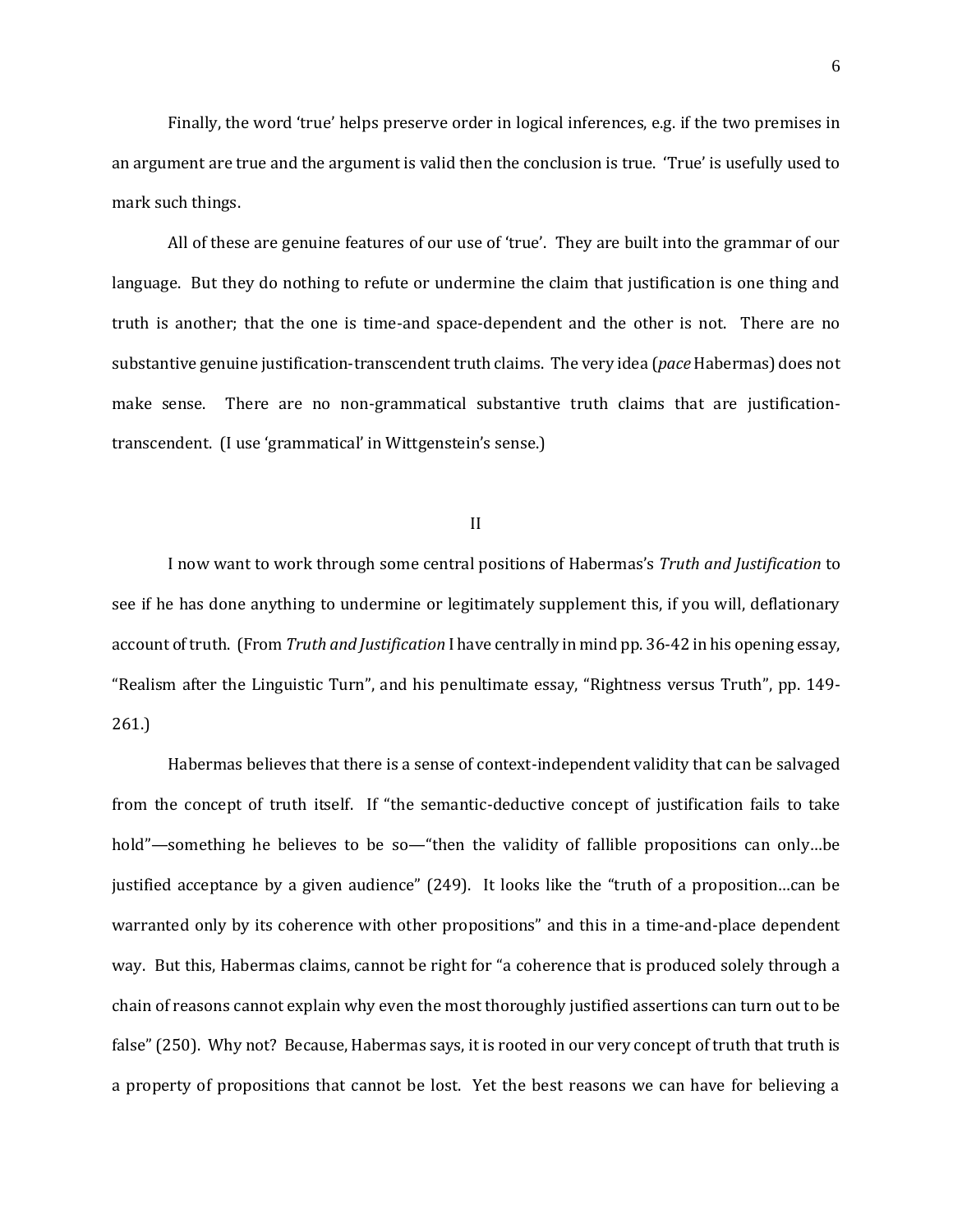proposition to be true can still be invalidated by future evidence. We are, Habermas has it, faced with a dilemma; the dilemma, Habermas tells us, is "that we have nothing but justificatory reasons at our disposal in order to convince us of a proposition's truth, even though we apply the truth predicate in an absolute sense that transcends all possible justifications" (250). But there is no dilemma or even a problem here. *If* a proposition is true then it will always be true and never be false. This tells us something about the grammar, the use, of 'true'. In a completely trivial sense it gives us our "moment of unconditionality", i.e. 'Once true always true' is a grammatical remark. But it tells us nothing about whether we should believe a proposition (any proposition) to be true—take it for true, hold it to be true; that depends not on grammar but on evidence or reasons and the coherence of them with other bits of evidence or reasons. Justification just comes to this. And any justification is just in this way time-and-place dependent and it can always be the case that at some later time or in some other context some evidence would turn up or some better coherence could obtain that would show that what we *took* to be a justified belief—took to be the best reasons for believing something to be true was not. That does not mean (*pace* Habermas) that a property—supposing truth is a property—has been lost. It only would mean that it never had that characterization and was only mistakenly thought to have had it. *If* it is true, it has it and will always have it; if it is false, it doesn't and never will. How we determine whether it is more reasonable to believe it is true or more reasonable to believe that it is false is another matter entirely. Where, *pace* Habermas, is the problem? Where is the dilemma?

We cannot intelligibly say, as Habermas tries to, that "a proposition that is justified according to our standards differs from a true proposition in the way that a warranted proposition in a given context differs from one for which warrants could be provided in any possible context" because (*pace*  Habermas) we have not the foggiest idea of what it would be like to provide warrants for something that would be warranted in any *possible* context. Does this come to anything more than to the banal idea that no fallible proposition can be so warranted?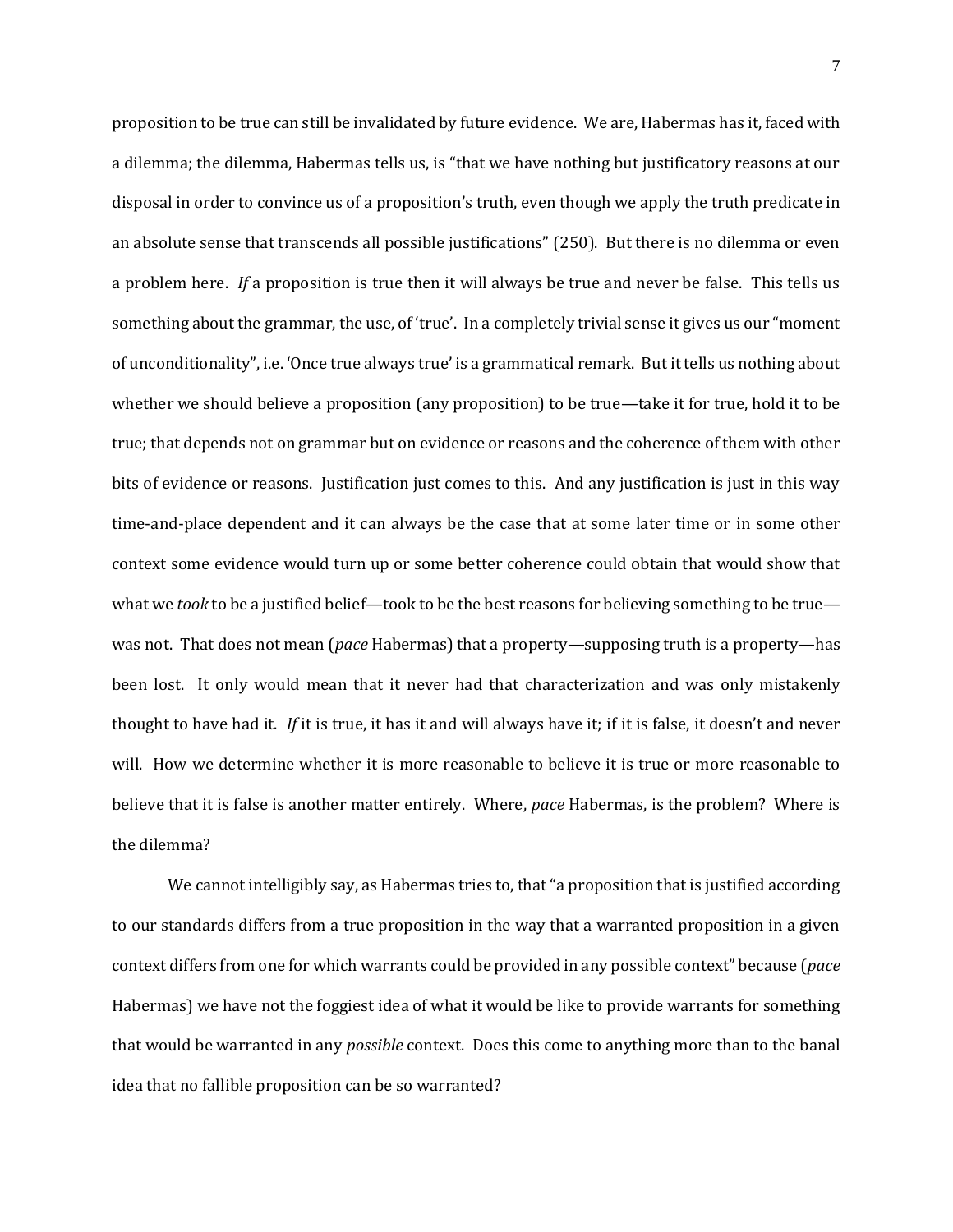Habermas, in an attempt to give us a sense of what we are about here, gives a *procedural* and what he calls being a *formal* account of 'true'. What we should do is idealize "the formal and procedural properties of argumentation rather than its goals" (251). Habermas goes on to say:

> The *form* of communication is to ensure the full inclusion as well as the equal uncoerced participation oriented towards mutual understanding on the part of all those affected so that all relevant contributions to a given topic can be voiced and so that the best arguments can carry the day. Accordingly a proposition is true if it withstands all attempts to invalidate it under the vigorous conditions of rational discourse (251).

Again, a Moore-like open-question argument applies. All these conditions can fully apply: a proposition could withstand all attempts to invalidate it under those stringent conditions yet it could still be false. These conditions, if satisfied, perhaps yield the best reasons for believing that we are justified in thinking at a given time and place that the proposition in question is true. But again, well justified or not, it still could be false. Even with such rigorous justification we do not *thereby* get from justification to truth. The ghost of G. E. Moore still haunts us, this time not about good but about truth. The best justified beliefs might still be false. We in no way bridge the gap between truth and justification. We in no way escape our finitude.

Habermas sees at least something of the force of this. We are, he says "barred from direct access to uninterpreted truth conditions" (251). Instead we must depend exclusively on better reasons. But they, even when for some time they are the best that diligent inquiry can come up with, will not take us from justification to truth. As Habermas goes on to admit, "the gap between truth and justification cannot be closed even by idealizing the conditions of the actual processes of justification. Since any real discourse takes place in time, it will remain provincial relative to learning processes in the future; "we cannot know whether propositions that today seem to us to be warranted even under approximately ideal conditions will indeed withstand attempts to invalidate them in the future" (252).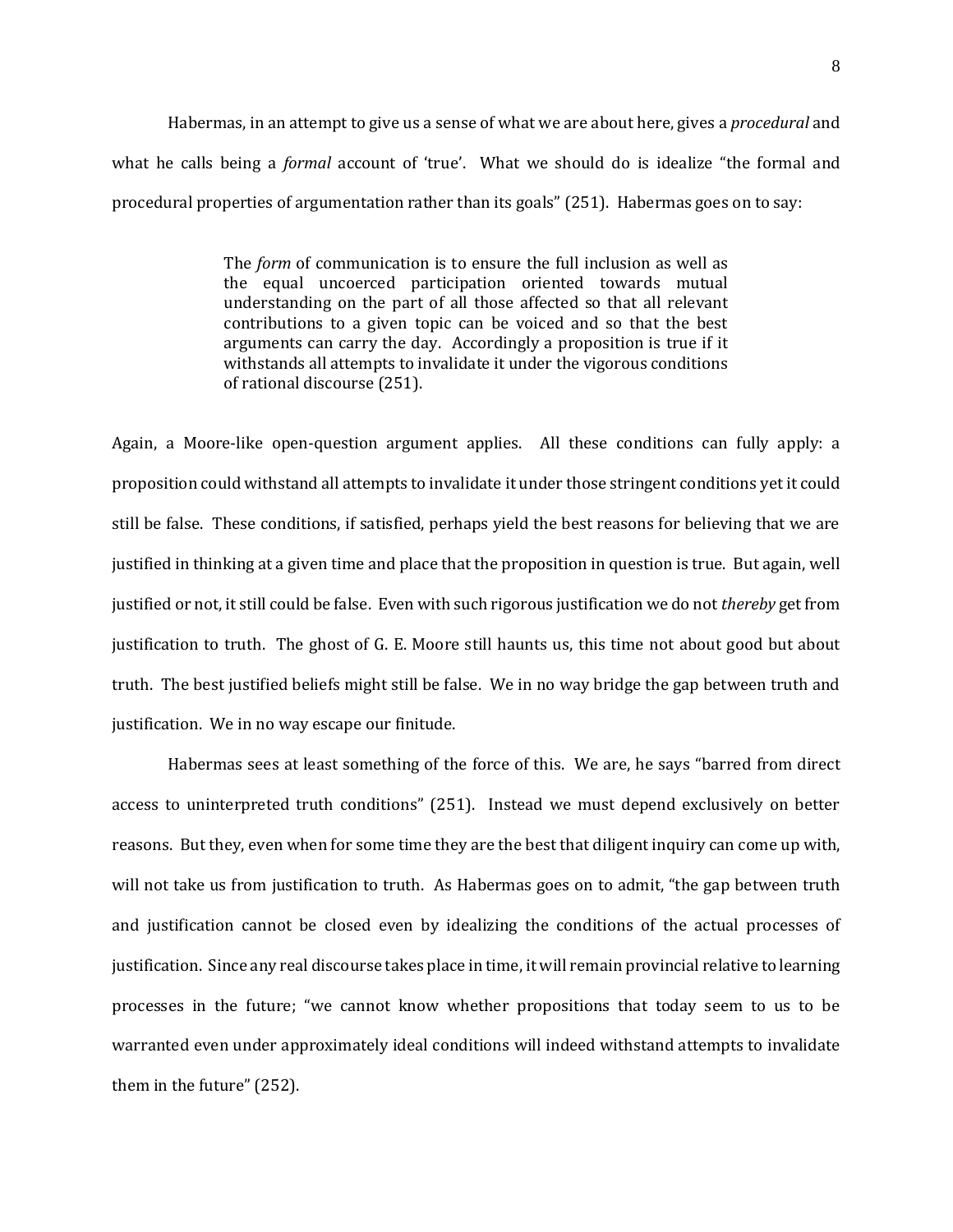Habermas concedes, seeming to me fatally, that there is no escaping this. "We must rest content with rational acceptability under conditions as ideal as possible as sufficient *grounds* for truth" (252, italics mine). Still, paradoxically it seems to me, he regards this as insufficient for it "still fails to explain what *authorizes* us to take as true a proposition we suppose to be ideally warranted" (252). But do we need authorization? Must or even can we always have it? Isn't this philosophical mystification?

Why do we need any *authorization* here? Why is authorization even at issue? We have here the best reasons we can have for claiming such a proposition to be true. What more could we reasonably or even intelligibly want? Why in addition do we need some authorization? Or even say it is an authorization? Habermas's account seems to me here to be both problematical and opaque. He thinks a discursive conception of truth suffers from placing propositional truth in the languagegame of argumentation. There we get a discussion of truth claims where they have become a hypothetical object of debate. But this is so, Habermas says, "Only once they have been pried apart from their functional contexts and have been neutralized as it were." But, he has it, we should take account of how truth claims function *within* the lifeworld. Here we have a pragmatic conception of truth which complements the discursive account of truth rooted in argument. It is a strange kind of pragmatic account which, or so Habermas claims, does "justice to the weak ontological connotations that we associate with the "grasping of the facts" and thereby "salvages the moment of unconditionality that continues to characterize even the understanding of truth that is accessible to us only by means of the discursive redemption of truth claims" (252). But why make or acknowledge such a bifurcation? Pragmatists are supposed to be wary of dualisms. I, with my feet planted firmly in the lifeworld, say 'The Chicoutimi caught fire while at sea' and I under certain conditions assert this without the slightest doubt. And the sentence (proposition or statement, if you will), 'The Chicoutimi caught fire while at sea' is true if and only if the Chicoutimi caught fire at sea. But again, how we know this (if we do) is a different matter entirely. It is a matter of having evidence or reasons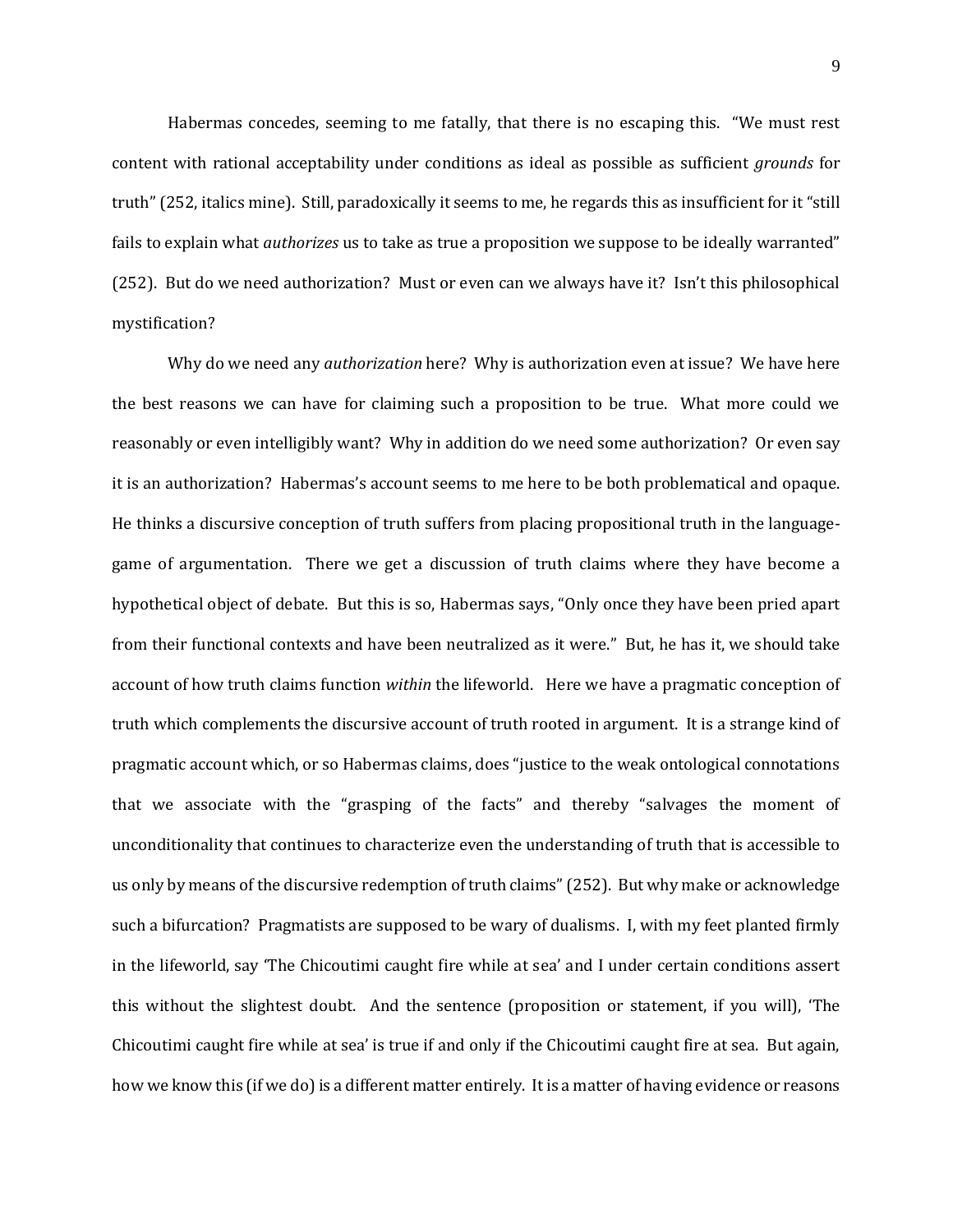or both. And that is a fallible, contingent matter and may conceivably be overturned tomorrow; there is no 'moment of *unconditionality*' here though we remain solidly in the lifeworld. A subjective psychological sense of certainty does not add up to a certainty or unconditionality, or even a coherent idea of one, anywhere except perhaps in some person's psyche or the psyche of some collectivity of persons. And we do not need, even supposing we could, to transcend the lifeworld—whatever that would be—to recognize that. Moreover authorization and authority do not come in here at all.

Habermas rightly claims "The gap between truth and justification cannot be closed even by idealizing the conditions of actual processing of justification" (252). But the recognition and acceptance of this for Habermas is not enough for it still fails, he has it, to take as true a proposition which is rationally acceptable under conditions as ideal as possible. Well if we mean by 'authorizes us' what justifies us, then we should say such a justification authorizes us for that is just what we *mean* by justification *in this context*. We say as full a justification as can be had, is just what we find 'rationally acceptable' under such conditions. This is how the language-game is played. If, incredibly, 'authorization' is taken to mean something else—something far stronger—then we should respond that we have no need here for God or the Divine law, the 'natural' law, international law or the positive law of the state. Where questions of truth, at least about matters of fact, are at issue such matters are not germane at all and, I should think, Habermas would be one of the first to acknowledge that.

Perhaps we can stop here but Habermas does not. He remarks in *Truth and Justification*:

Pragmatism makes us aware that everyday practice rules out suspending claims to truth in principle. The network of routine practices relies on more or less implicit beliefs that we take to be true against a broad background of intersubjectively shared or sufficiently overlapping beliefs. Everyday routines and habituated communication work on the basis of certainties that guide our actions. This "knowledge" that we draw on performatively has the Platonic connotation that we are operating with "truths"—with sentences whose truth conditions are fulfilled. As soon as such certainties are dislodged from the framework of what we take for granted in the lifeworld and are thus no longer naively accepted, they become just so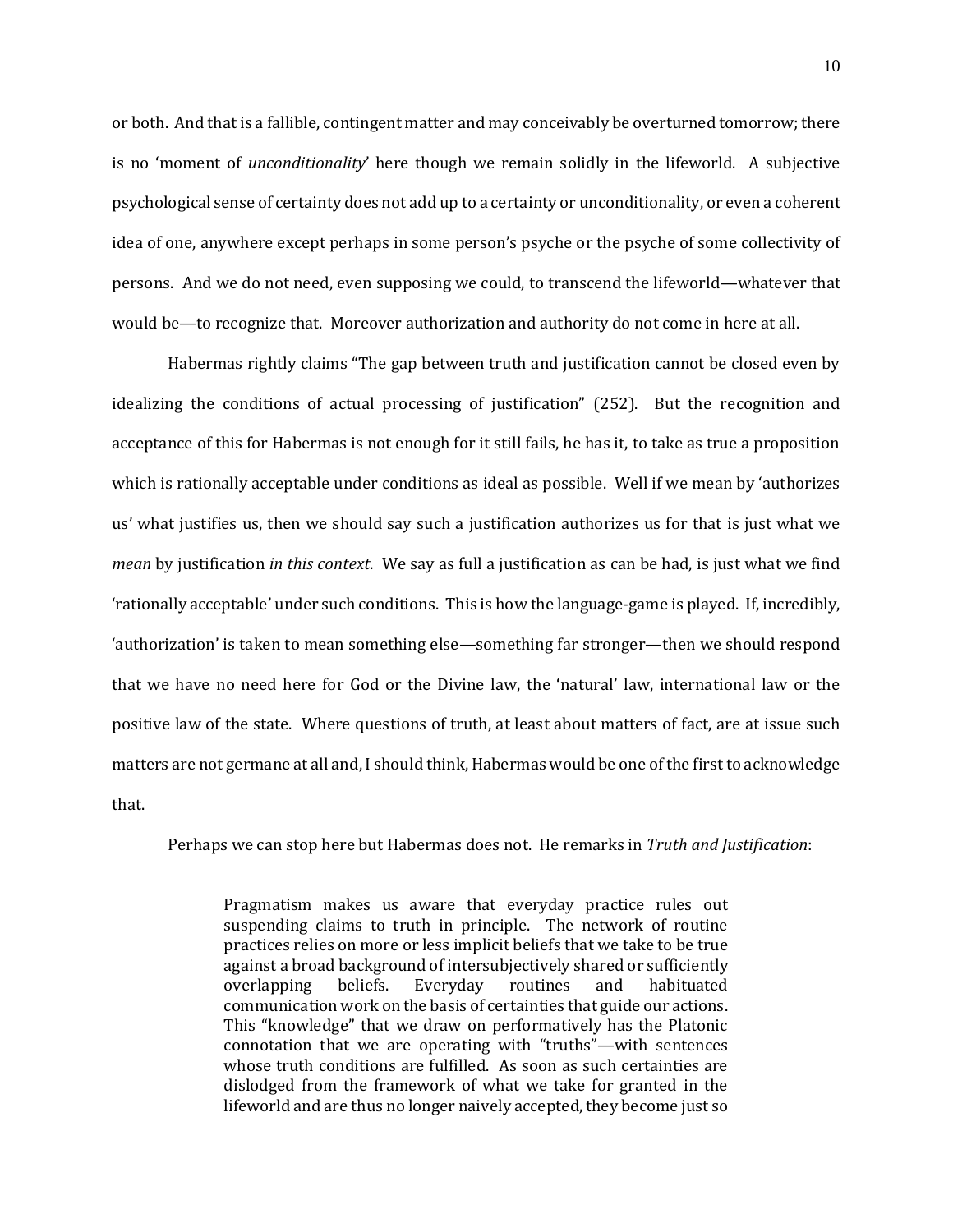many questionable assumptions. In the transition from action to discourse, what is taken to be true is the first thing to shed its mode of practical certainty and to take on instead the form of a hypothetical statement whose validity remains undetermined until it passes or fails the test of argumentation. Looking beyond the level of argumentation, we can comprehend the *pragmatic role* of a Janusfaced truth that establishes the directed internal connection between performative certainty and warranted assertibility (252-53)

Habermas stresses that the pragmatists, and he could have added Wittgenstein as well, make us aware that "the networks of routine practices relies on more or less implicit beliefs that we take to be true against a broad background of intersubjectively shared or sufficiently overlapping beliefs" (252-53). But this lifeworld 'knowledge'—Habermas puts 'knowledge' here in scare quotes—has, he tells us, Platonic connotations. For Habermas this means we are operating with 'truths' (again the scare quotes) with, that is (as he has it), "sentences whose truth conditions are fulfilled". But we only get a whiff of Platonism if we read truth-conditions in an early Fregean way. But if we take, à la Wittgenstein, a more verificationist understanding of truth-conditions, where we get for truthconditions verification-conditions, we get with that assertibility-conditions and then the last trace of Platonism vanishes. Parsimony and good sense would seem to require this Wittgensteinian way. But be that as it may, neither interpretation can simply be read off the lifeworld. We denizens of the lifeworld need *take no stand on what are contestable philosophical claims*. We can legitimately use what Rawls calls the method of avoidance here. Moreover, it is question-begging and tendentious to speak of the beliefs of the lifeworld as being *naively* accepted as compared with the *sophisticated*  understanding of things when we go up the discoursive ladder of argumentation. I say 'question begging' for we are being asked to engage in a very tendentious conception of argumentation. It is as if argumentation were not alive and well within the lifeworld itself; as if there were not the give and take of argument right there in the lifeworld. Again beware of reification and beliefs about what philosophy can establish if it could just overthrow or set aside all of common sense. Here we forget G. E. Moore—the G. E. Moore of commonsense—and the Wittgenstein of *On Certainty*.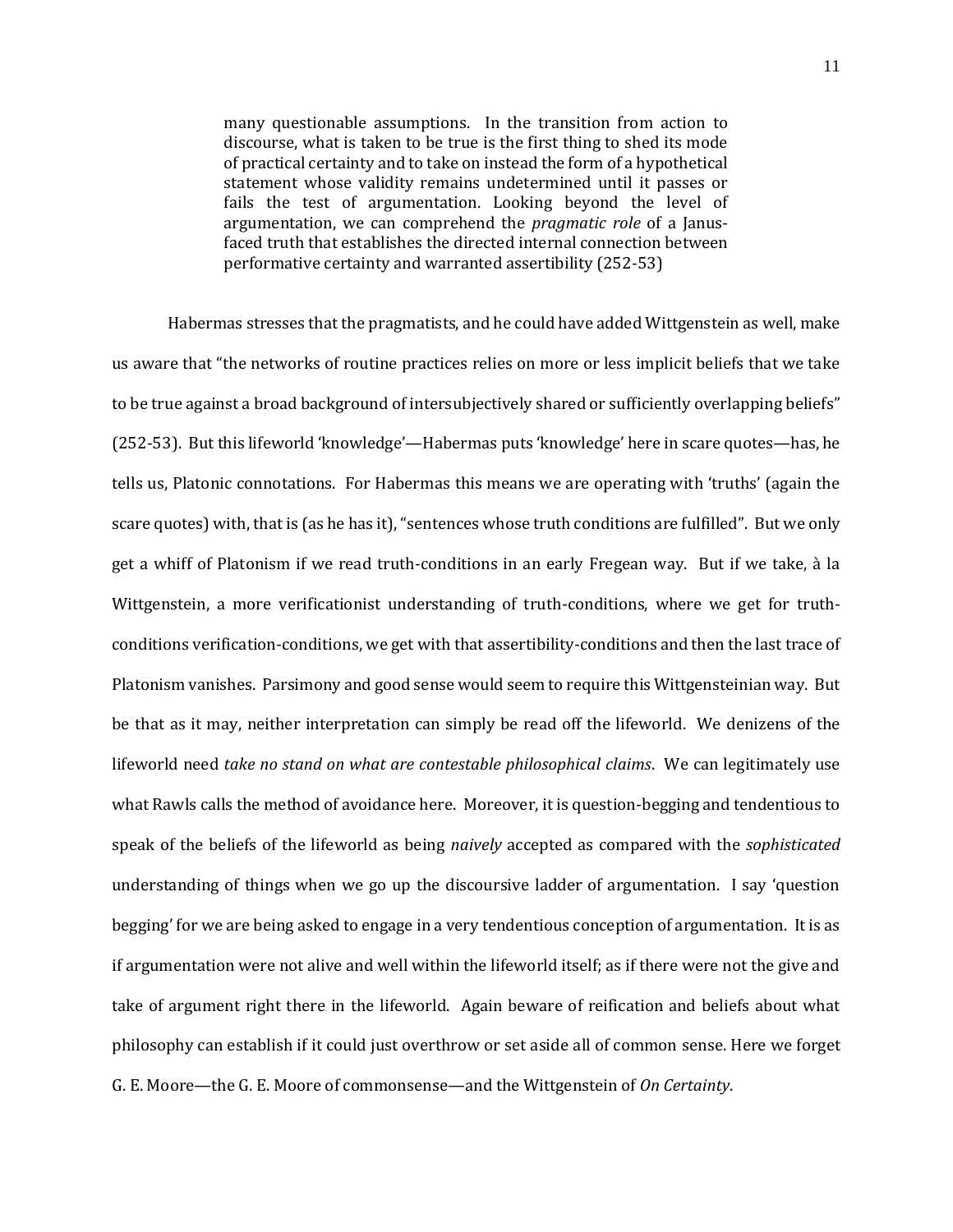Habermas here also forgets Peirce and Davidson. They (and Wittgenstein as well) hold that there are, and we all as well have, a massive number of background beliefs, only a few of which we could, on specific occasions, and some of which we come to doubt, but most of which at any given time we do not doubt and some of which we do not understand how to doubt. And feel and see no need for doubt and indeed do not doubt. Without these taken for granted and often taken for true beliefs in place we would not be *able* to doubt at all or think or navigate our world. *Doubt implies belief.* We can only doubt against a background of belief. We must not confuse Cartesian doubts what Peirce calls 'paper doubts'—with genuine doubts. Doubt cannot obtain by merely saying (even sincerely) 'I doubt' or by turning one's thoughts in a certain direction. And doubt cannot be obtained by our *willing* to pervasively methodologically to try to doubt and by in some sense so proceeding to try to wipe the slate clean and eschew all background beliefs. Nothing like this is even remotely possible. We would not understand how to do so. (Think here of the pragmatist's assault on Cartesianism and Hume's scepticism concerning philosophy itself. Say of Descartes or Locke concerning philosophy itself.)

We can only intelligibly doubt when some specific belief in our lifeworld gets blocked by the challenge and clash of beliefs either within ourselves or with others in our lifeworld as we are living it. But to fix such an unsettled specific belief or some small cluster of such beliefs we must have a massive cluster of beliefs as a background that is not in doubt and could not massively be doubted. This must obtain for us to be able to doubt at all and to find a given belief troublesome and later t come to validate or reject unquestionedly Hume, Peirce and Wittgenstein. Here we have something that is not questioned and perhaps even cannot be.

It need not be that any belief can be permanently immune from being doubted in some circumstance, though there is no possibility of doubting a considerable mass of beliefs all at once or even most of them all at once. It will most probably be the case that there are some—indeed many beliefs which will as a matter of fact never be doubted. But it does not follow from that that there are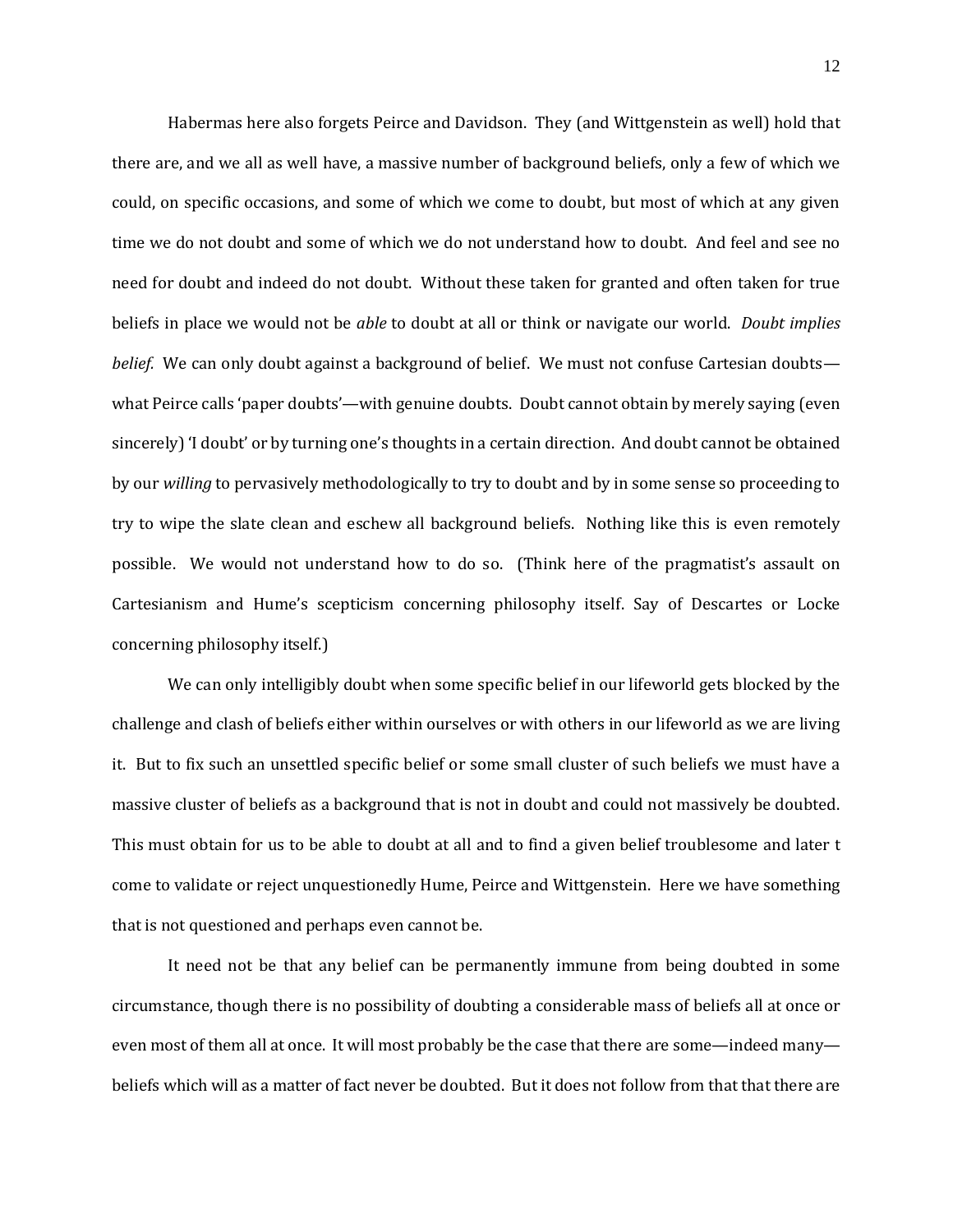many that never could in some circumstance be doubted. We have contingency and fallibility *without wholesale scepticism* all the way down but we have no 'moment of unconditionality' in which we get an intelligible justification-transcendent claim to truth. Though there are many things that at any given time are not questioned they still remain in principle open to question though they in fact may never be questioned. And not all could be questioned at once, not even a vast number can be so questioned. But that does not mean that there are no individual beliefs with any substance that are logically impossible to question. Nor is there the slightest reason why many of them, e.g., 'Frost occurs in Alberta at least by November' should be questioned. Wittgenstein well shows us in *On Certainty* that certain kinds of questioning are just crazy.

Habermas seems to recognize something like this when he tells us that "practical uncertainties arise when knowledge is problematized" (253). But he seems to treat this as a merely practical matter of little theoretical significance. "The need to act in the lifeworld," he remarks, imposes temporal constraints on what is from an internal perspective "an infinite conversation" (253). Here he misses the rather different Marxian, Wittgensteinian and Deweyian point converging on a common claim that where we get "an infinite conversation" we get babble or (more charitably) a conversation without a discernible point. And if we attempt to so bracket things such that by "highly artificial measures" we "insulate rational discourses against pressures of the lifeworld" it "render[s] them autonomous where we get something that is at best vacuous" (254). We should not try to rule out such 'conversations'—perhaps à la Rorty. Something will come of them, but we need not welcome them or try to push things in such a direction either.

Habermas thinks that the "lifeworld, which extends into discourse…operates with strong Platonist concepts of truth and knowledge that refer to practical certainties", e.g. that human beings die, that it snows in the winter in the Arctic, that torturing people just for the fun of it is vile. That there are certain truisms that we are more confident of than we are of *any philosophical* claim perhaps indicates that there are some things that are *de facto* universal, but that does not sanction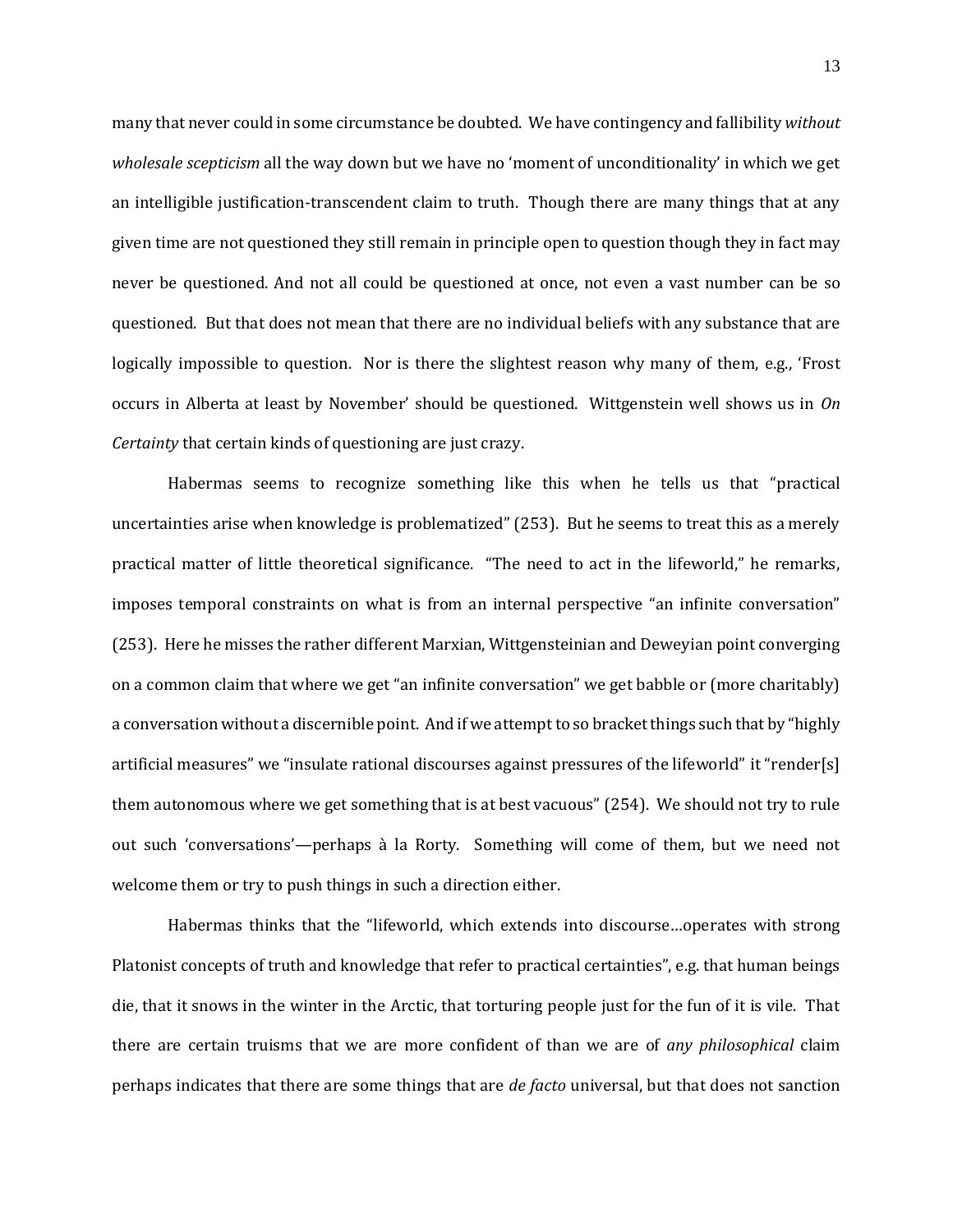Platonic concepts or Platonic conceptions. Habermas does not *read* Platonic concepts off from the lifeworld, but tries to *impose* them on it. He is not being a good or thorough pragmatist. Even if we knew what it means to orient ourselves by context-independent truth-claims or context-dependent truth-claims we do not automatically have Platonism involved in our lifeworld furnishing us with a justification-transcendent standard or an unconditional criterion of validity by which to orient our lives or orient anything else. Moreover, there is no reason to think our everyday concept of truth is Janus-faced or that there is any clear understanding of what it means to say this. We should not reify or objectify the illocutionary force of our assertions into a Platonism. That is like objectifying the shadows cast by emotive meaning or use into transcendent substantive realities. It may be that we express with true sentences—or at least a certain subset of them—"that a certain state of affairs 'obtains' or is 'given' and that these states of affairs in some way in turn refer to or characterize 'the world' as the totality of things about which we may state facts" (254). (Again, note the scare quotes.) This is obscure stuff. Are facts sentence-shaped somethings that fit our indicative sentences? Are they made to so fit them like a glove the hand? Yet it is at best counter-intuitive to speak of facts as social constructions or as myths. Perhaps Habermas's talk of facts here is, unless we go metaphysical, innocent enough or can be so construed but there is no need to talk in such a way or any point in doing so. After all, we live in, Habermas is fond of telling us, a *postmetaphysical* world. That notwithstanding, Habermas is simply caught here in a pervasive philosophical tradition—something that goes with only a few interruptions from Plato to Frege—when he speaks of this as an "ontological way of speaking" (259). Can we be postmetaphysical and keep ontology? That seems (to put it mildly) strange. That aside, if we do not worry about being either realists or anti-realists, as Arthur Fine, Michael Williams or Richard Rorty do not, but simply respond in what Cora Diamond (Wittgensteinian that she is) calls the realistic spirit (something that has nothing to do with philosophical realism) and say quite unproblematically that human beings are patterned noisemaking ambulatory medium sized movable macro objects that sometimes collide with other macro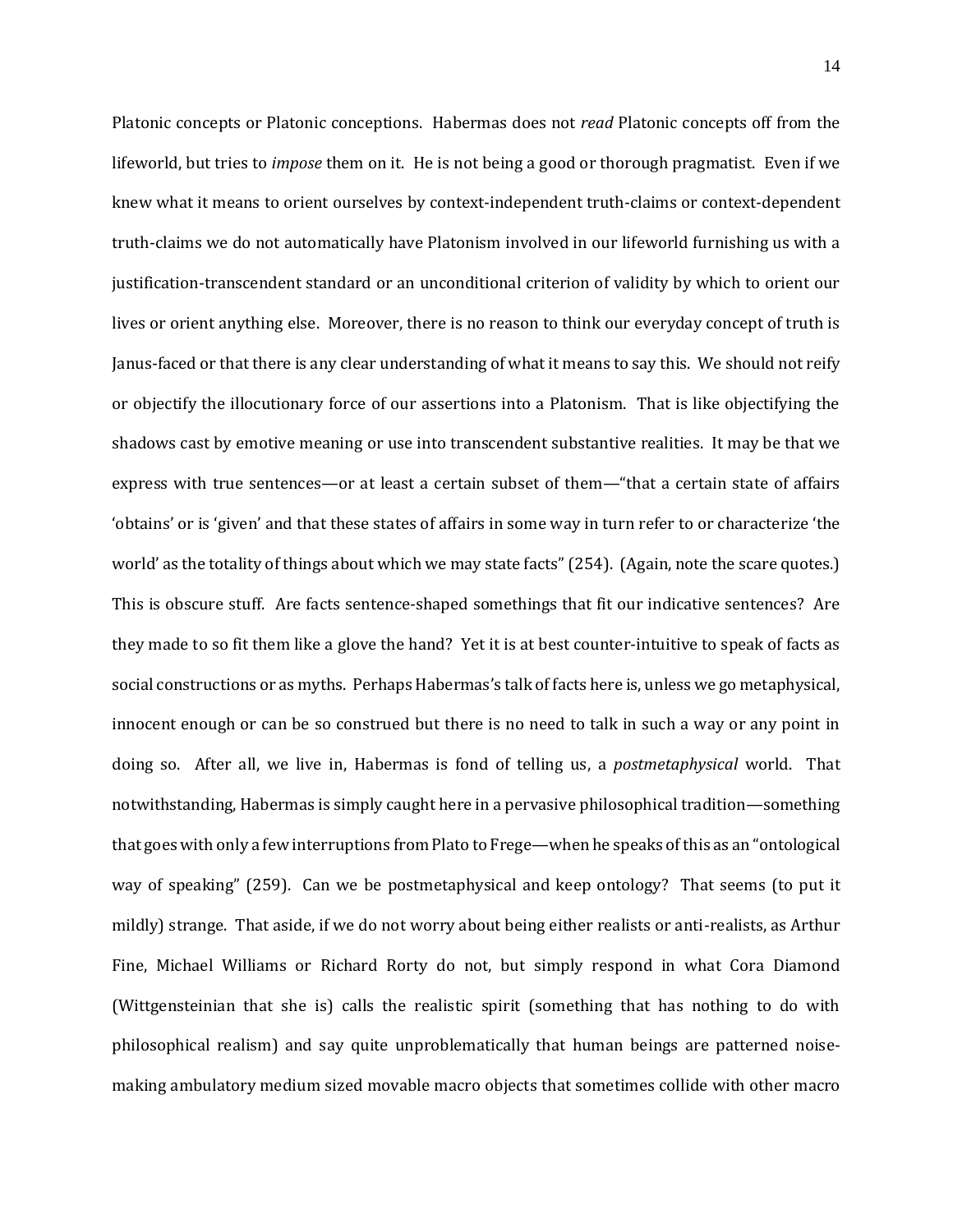objects and interact as well with *some* others, namely other similarly patterned noise-making ambulatory macro objects some of which make patterned noises that some other noise-making ambulatory macro objects also make and respond to. These noise-making moving macro objects interact with each other such that, as we would say in the Queen's English, they come to understand each other. And there are other macro objects that certain ambulatory noise-making macro objects do not interact with in anyway that could constitute a mutual understanding but which are in the same space and time and sometimes collide with these ambulatory noise-making macro objects in certain typically determinate ways. We (to go back to the Queen) as such ambulatory noise-making language-using macro objects could, as part of the world—part of its space-time segments—not, causally speaking, be out of touch with 'objective' or 'external' reality.

Idealism, linguistic or otherwise, is not false but incoherent. Habermas, postmetaphysical philosopher that he wishes to be, gratuitously sets up an incoherent traditional philosophical problem and, quite unnecessarily, makes heavy weather for himself, and perhaps for us, about how we can make contact with the objective world. 'How could we not?' might be more reasonably asked. Only by sticking with outmoded traditionalist conceptions does Habermas seem to succeed in making problems for us and for him, and make it seem that we must find a kind of de-mythologized Kantian rationale before we could articulate a critical society theory. Critical social theory can well do without such a metaphysical prolegomena or indeed any metaphysical or epistemological prolegomena or any other such matters. Who but someone blinded by metaphysics could even dream that the world—the totality of things, the totality of space-time entities—might somehow be up to us, something that we can will or posit and think that something like that might not be the case and might *not* in some reasonably plain way be in some crucial ways the same for all of us? Is that something that we can even coherently wonder about or even characterize? Is there any intelligible alternative to what I have been conceiving of as the world? If there is let this alternative stand up and be counted.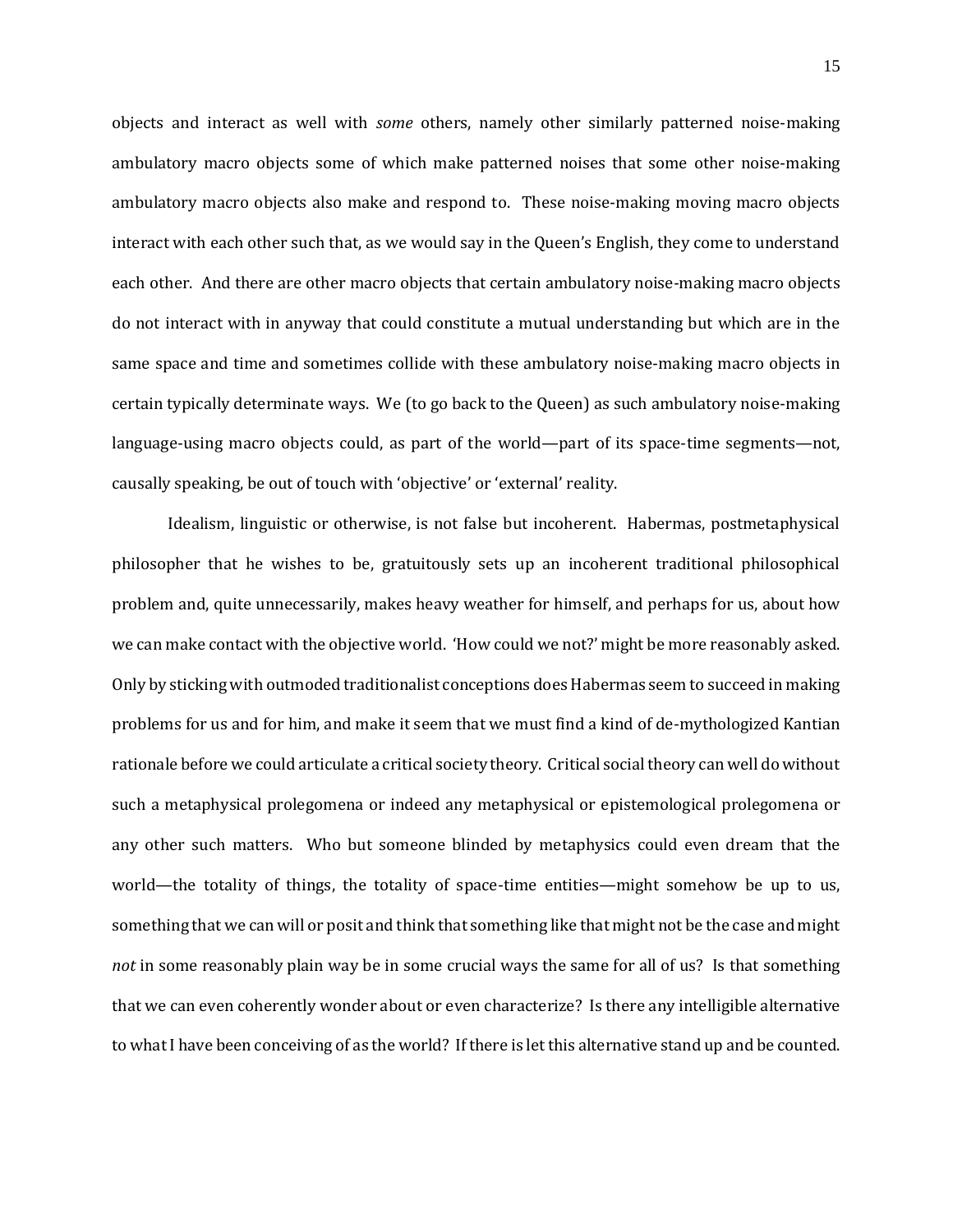Isn't it time we overcame our infantile omnipotence and not treat such matters as 'deep philosophical reflections'?

Recognizing and intelligibly acknowledging what Habermas pleonastically calls the 'objective world' does not require a metaphysical or ontological or epistemological take or a commitment to realism but just being sane and deliberately flat-footed about how things go. Moreover, there is no reason to think, as Habermas does, that beliefs are confirmed in action by something different than in discourse (254).

However, to continue along the Habermasian *weg*: Habermas claims that "interloculators continue to associate the connotation of 'grasping facts' with the goals of discoursively redeeming unconditional claims to truth . . . and thus they keep the objective world in view indirectly." But, as I remarked above, 'objective world' like 'physical world' is a pleonasm; there can, except in some metaphorical sense, be no other worlds, though we can speak of imagined worlds or imaginary worlds. But that is not at all what he is trying to speak of here. And we cannot 'lose the world' or not keep it in view. Where would we have to be able to do this? That is absurd. We need a little Moorean literalism. There is no world well lost. But we can, of course, grasp (come to see or understand) that some *particular* way we thought to be a part of the way the world goes is mistaken. We might think (as I once did) that all robins in Quebec migrate to the South in winter when as a matter of fact some occasionally do not. But we cannot be mistaken in thinking that we, medium sized macro objects that we are, are a part of the world, that we have thoughts (if that be folk psychology then viva la folk psychology) which are therefore a part of the world and that we sometimes bump into other parts of the world which constrain our behaviour in certain definite ways. There is no room for non-paper doubts about these things. Someone who thinks there is is someone suffering from a philosophical *malaise* and is in need of conceptual therapy. There is no getting such matters wrong. There is just one world which for the most part we construe in the same way. We are middle sized macro objects, using language and interacting with other such macro objects and bumping up against non-human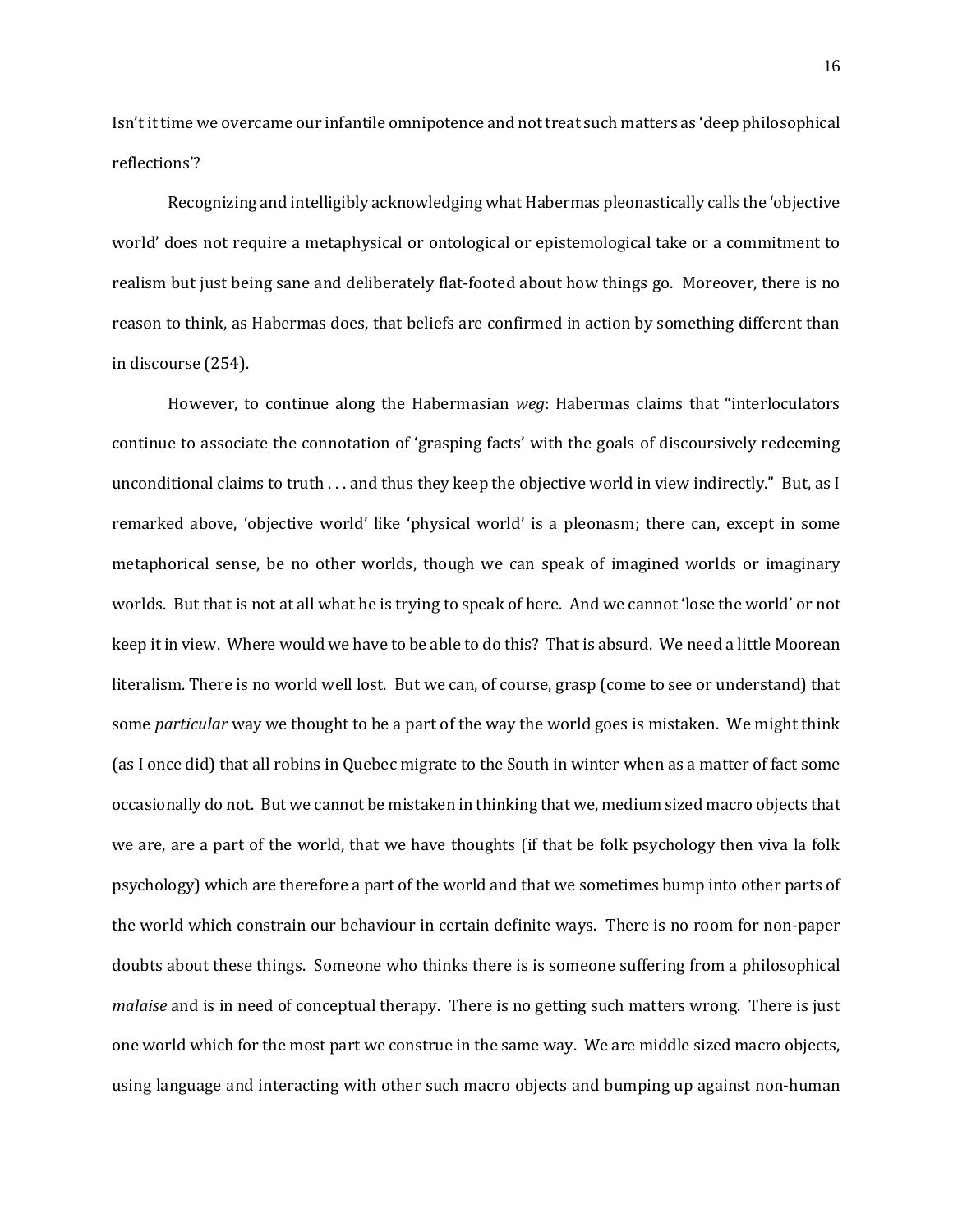macro objects as well. In these things, as we do, in some limited domains come to grasp what we take to be the facts. *Perhaps* they are just happenings, events, things or processes. However, fact-talk in everyday life, and perhaps sometimes in philosophy, is useful but (when we go philosophical about it) we often obscure matters. Perhaps we just end up saying rather platitudinously, but securely, that facts are whatever true statements state. But, like truth is what is so, it is not going to help anyone philosophically puzzled. (But perhaps it is a good thing to stop being philosophically puzzled while remembering that contingency is inescapable?)

Whatever we end up saying, fallibilism, in one way or another, is the rule here and this 'grasping of facts' does not yield unconditional claims to truth. Indeed we do not understand what would. Each human macro object in the culture it is a part of grasps some facts from a particular positioning in space-time and cultural history. This macro object and the other macro objects in its culture have no idea of how to view the *whole* of the facts or the whole of the *scheme* of things entire or even of ascertaining if there is a *scheme* of things entire. Indeed, if we try to get literal, we have very little understanding of what that is. Since sometimes two or more of us human macro objects bump into the same macro object or macro objects, we know we are in the same world but we have very little (if any) idea of what this same world is in its *entirety* or even in very extensive domains, though, of course, astronomy does some work here if it doesn't get too speculative. But this is no reason to try to go idealist or even sceptical about the 'external world' or about whether we can know there is or isn't one—as if that is something to be puzzled about.

What it is reasonable to believe about this world, *if true*, is time-independent. That is a grammatical remark, and we shouldn't make a big deal about it unless we bump up against a truthdenier or someone trying to be an extreme sceptic rather than a Humean moderate one or someone trying to be an idealist. But what we are justified in believing about this world—no matter how well warranted our belief or beliefs are—is always time-and-place dependent. There is, to repeat, no bridging the gap between justified belief and truth or escaping our contingency and finitude. (Note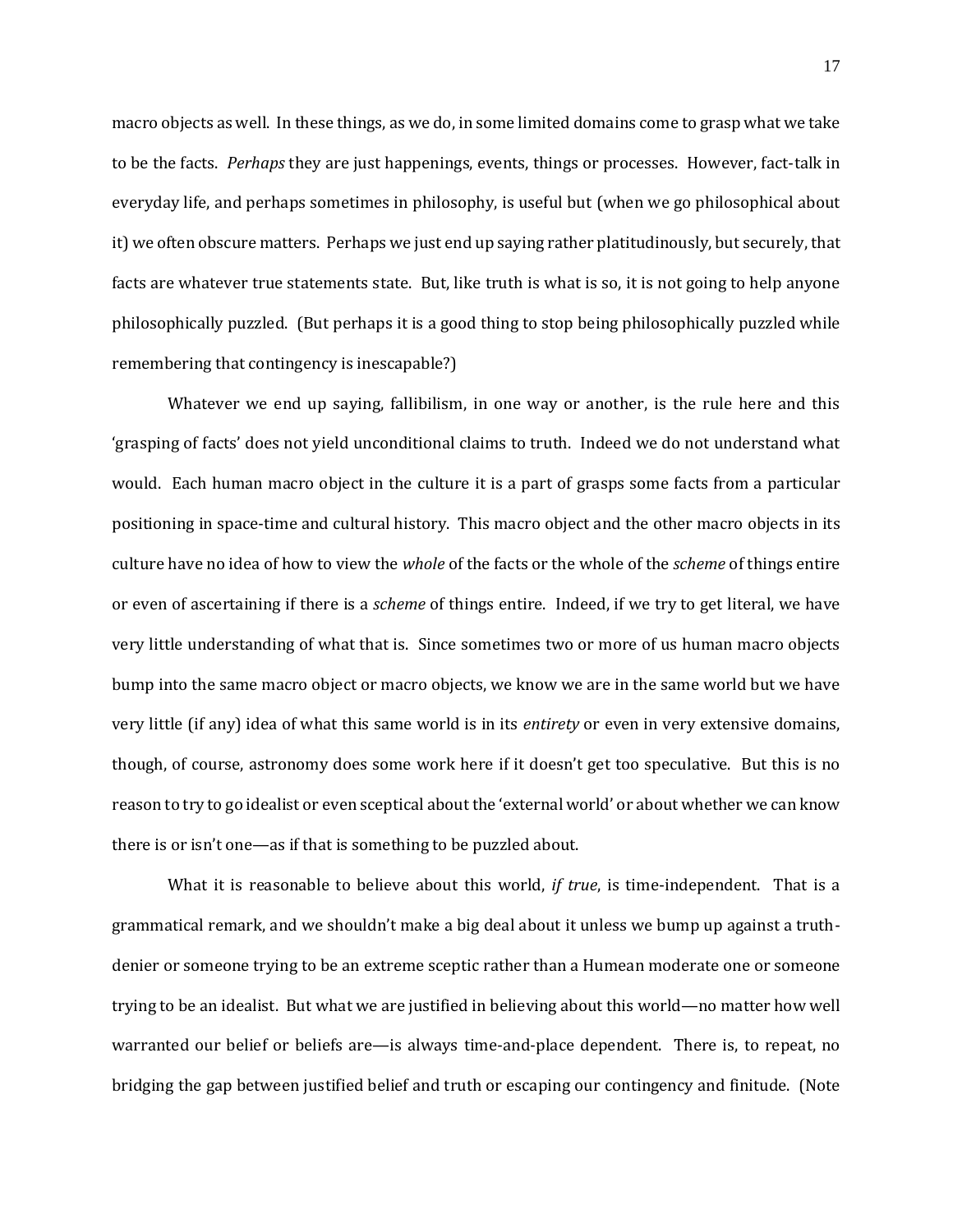talk of 'justified truth' and 'unjustified truth' is conceptually incongruous. What used to be called in the heyday of ordinary language philosophy 'logically odd'. It is not at all like 'justified belief' and 'unjustified belief'. These beliefs are not conceptually incongruous.) But recognizing our inescapable finitude and the inescapable contingency of things does not yield nihilism or scepticism or a 'rage against reason'. Hume was on to this. It does not make everything relative or everything subjective. We have nothing to get distressed about here. Truth is not the goal or end of inquiry, but wellwarranted, well-articulated, well-justified and perspicuously displayed belief arguably is. But this never gives us infallibility or an escape from contingency.

We cannot in any literal sense seek truth, love truth, be committed to truth, grasp truth or die for truth. These are perhaps sometimes useful metaphors when we are not doing philosophy. People who talk this way, and get serious about it, are mistakenly and perhaps unwittingly trying to assimilate truth to ideal warranted assertibility or something like that and missing the actual and distinctive uses that the word 'truth' has including its cautionary use. Or they may be confusing 'truth' with 'truthfulness'. (Moreover, it makes some kind of rhetorical sense to say 'I would be willing to die that truth prevail.' But we would hardly substitute 'I would be willing to die that warranted assertibility would prevail.' (All of our proper uses of language are not cognitive.) What fuels this misunderstanding, this conceptual confusion, for many at least, is an irrational urge to escape finitude. But that is an incoherent belief and desire. It is like looking for the colour of heat.

## III

I have worked through critically a crucial section on truth and justification in Habermas's *Truth and Justification* where Habermas seeks to establish that truth outruns justification and that we can somehow gain a non-time and non-place dependent grasp of truth and unconditional validity; that we can somehow transcend here anything that can be achieved by justificatory processes. I have tried to show that his claims here are at best mistaken. As can happen in a collection of essays, there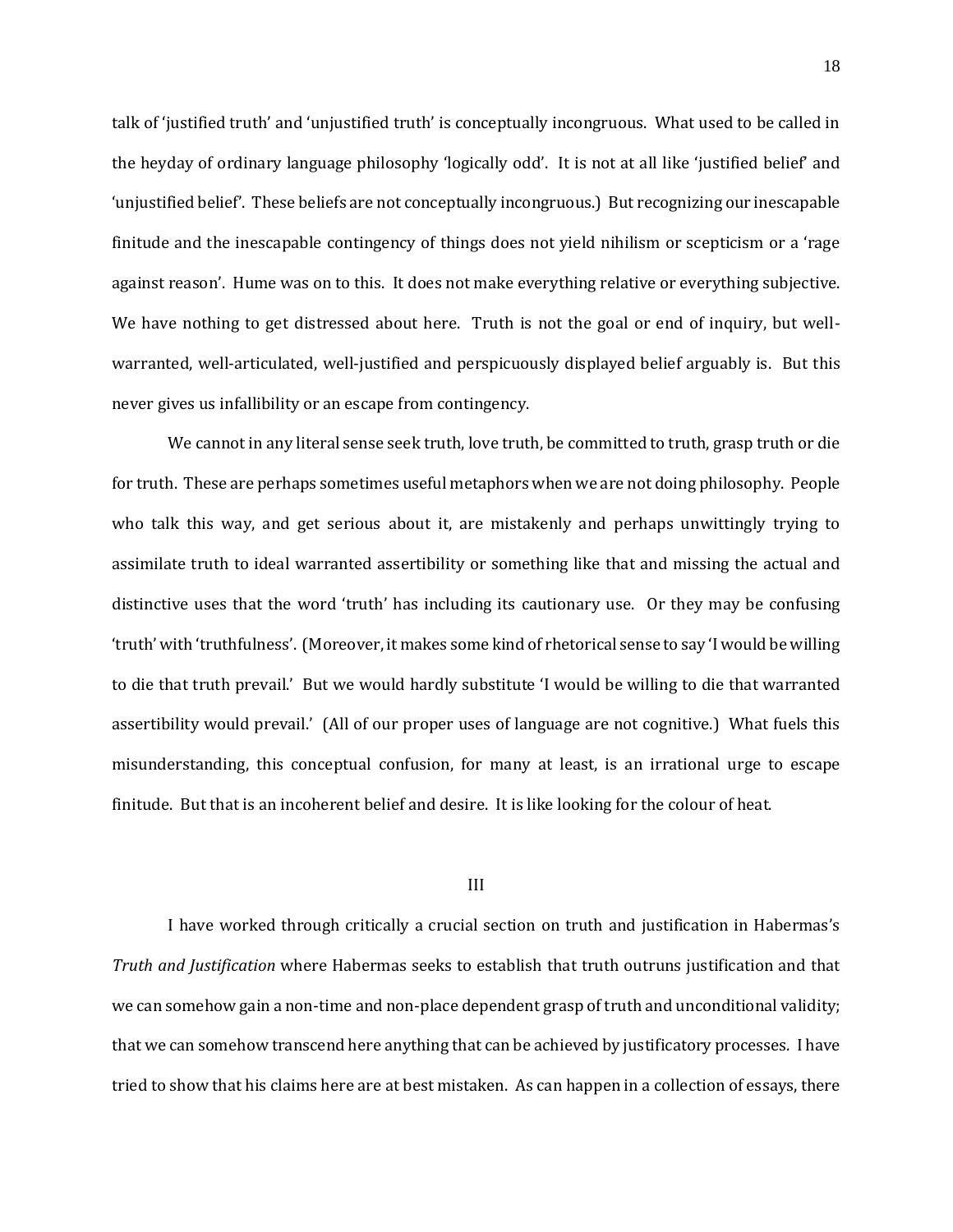are other places I have not closely examined where he turns to what seems to me to be essentially the same subject. He does this in the first half of Chapter 2, with his discussion of Robert Brandon in Chapter 3 and again in Chapter 4. I do not think that he adds anything in these places that would undermine my arguments. But that, of course, itself needs discussion and argument in a fuller treatment of the subject.

Departing from a close inspection of crucial parts of Habermas's text, I turn now briefly to some largish, essentially metaphilosophical issues that readily emerge from the above account.

I have argued against the classic philosophical tradition that we as medium sized, ambulatory, noise-making macro objects could not be out of touch with the world, though we can be rather confused about it or alienated from or in denial of it as many of us are about climate change. And that the ancient so-called problem of the external world and how human beings could connect with it or whether we generally speaking can accurately represent it or fail to do so cannot, except as confusions, could even arise. Does this commit me to the view that our interactions with nature are something, and should be viewed as something, given in *purely causal* terms or should we supplement these causal accounts with conceptual accounts as well? We are not ghostly immaterial selves or some somethings we know now what that can be answerable to or fail to be answerable to the world. We are simply parts of the world so such a question cannot intelligibly arise. What would it be like for a part of the world to be not answerable to the world? What are we talking about? Nothing!

There is a divide in contemporary philosophy here. Philosophers such as Quine, Davidson, Rorty and Brandon think that we can account for the beliefs and practices we have by giving *causal* narratives of an evolutionary sort. Philosophers such as Habermas, Apel, McDowell and Charles Taylor, roughly following Kant and sometimes with a little Aristotle, believe that we need also *to explain how our beliefs and practices were made possible in the first place.* Causal explanation, they have it, is not enough. Quine-like stories, they have it, do not take seriously enough the *normative*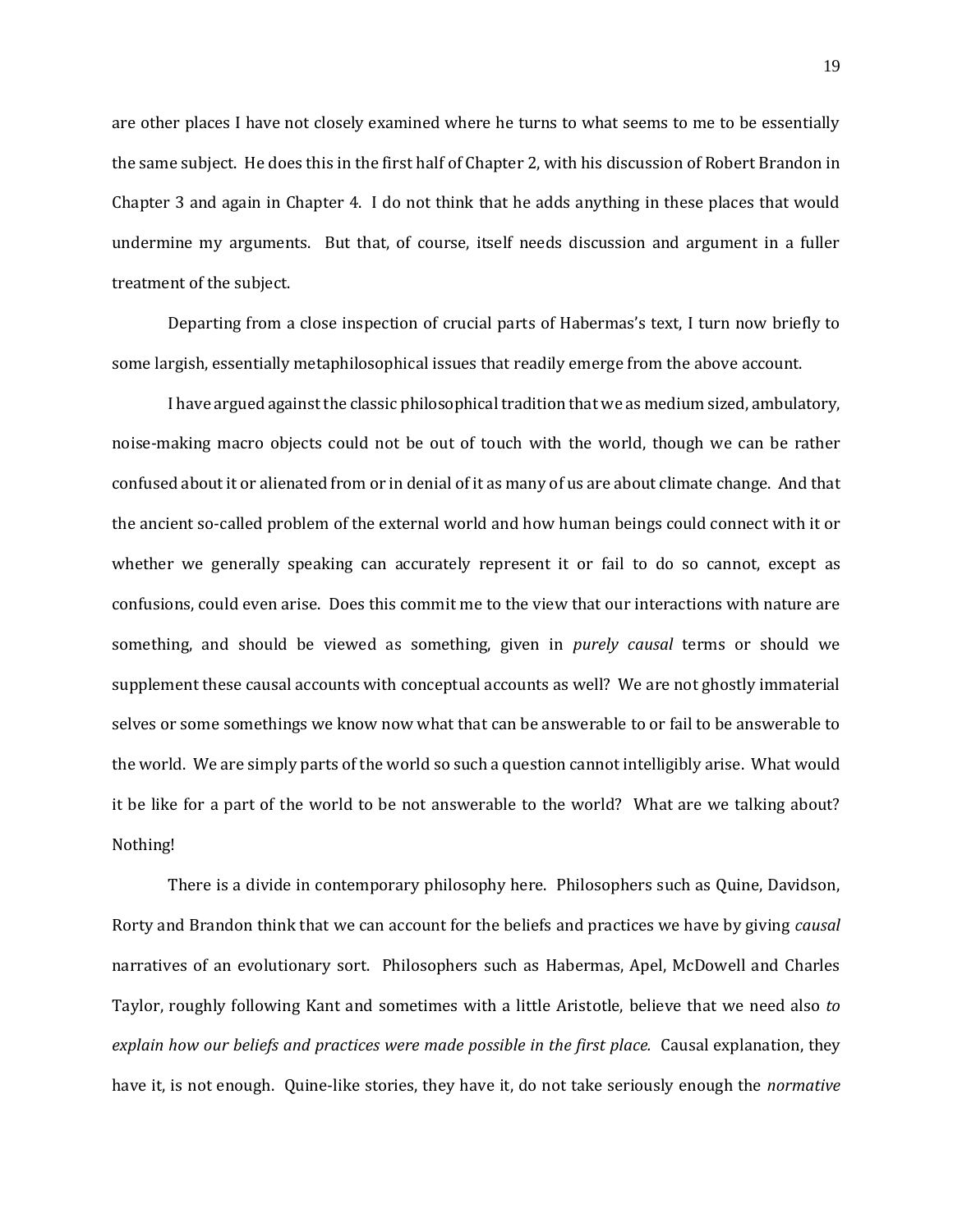components of our language. That we can get something wrong, fail to get something right or get something right means, these latter philosophers have it, that our linguistic and communicative practices have a built-in normative element that purely causal accounts cannot account for. Habermas and McDowell feel that strictly causal accounts will rob us of the full grasp of the normativity that guides inquiry and is crucial for our lives. Such causal accounts fail to come to grips with attempts at rational persuasion, at reasonableness (or for that matter unreasonableness) in social interaction and in conversations in what Habermas calls the lifeworld.

The Quineans and Rortyians, in some respects as different as they are, will respond that the desire for more than a causal touch with the world is a chimerical one, an unfortunate hang-over from both metaphysical religiosity and the tradition of Enlightenment *rationalism*: from both Aquinas and Holbach. Since language does not have the capacity to represent, to correspond to the world, to give an accurate account for the way things are in themselves, the way things are anyway, the way things deeply, truly and enduringly are, we should take language non-representatively as in effect a diverse collection (to switch metaphors) of tools, crafted for different purposes, answering to diverse needs, wants, desires and hopes. Looking at language in this way will make it impossible to articulate, Kant-wise or Habermas-wise, a *set of enabling conditions to stand 'behind' or 'above' our linguistic and social practices* and to *somehow justify them or show they have a rationale*. We will be led, if we care at all about consistency, to think, in a way that Habermas and Putnam do not want to do, of the normativity embeddedness in our language and language-games as something *sociological* and *practical* rather than philosophical and conceptual. For we big brained animals equipped with opposable thumbs, language is another, for us very essential, tool for coping with our environment. Thinking like this generates, in reaction, Habermas's and Putnam's fear of 'Rortyian relativism' and value-nihilism. But these are pseudo-issues for it is instead a thorough historicism that is at issue, and taken by those pragmatists and Wittgensteinians as inescapable, and not the straw figures of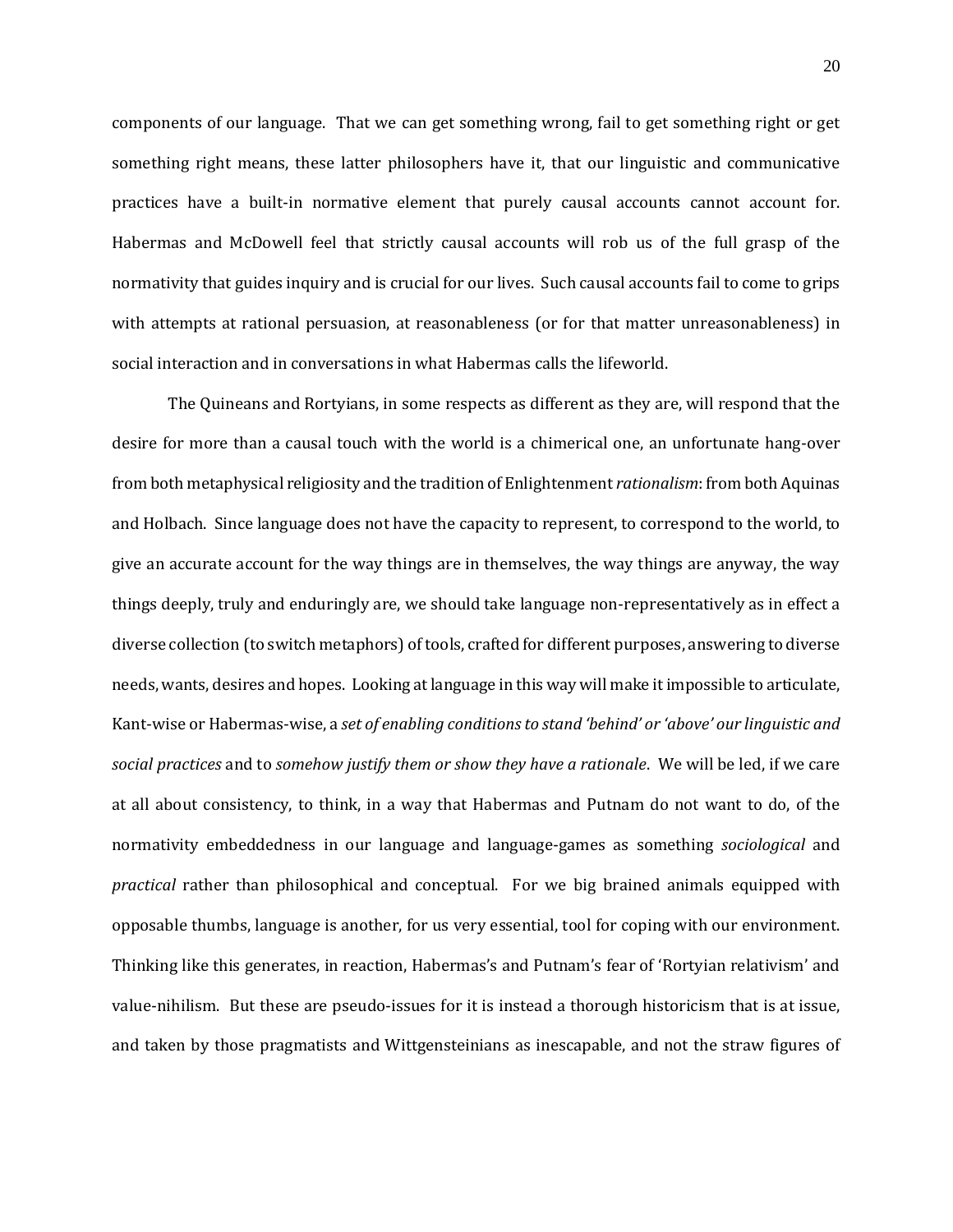relativism maintaining absurdly that every belief is as good as every other belief or of nihilism that nothing is of any value.

This historicism comports very well with a Wittgensteinian anti-scientism and seems at least to conflict with Quine's view that causal explanation is all the explanation and understanding that there is and the entailed claim that what science (probably natural science) cannot tell us humankind cannot know or in any way believe (or at least reasonably believe) or perhaps even understand. Something that Russell once proclaimed. However, if this coping non-representationalist, practiceoriented conception of language is on the mark a monolithic, ubiquitous scientism (*pace* Russell and Quine) is out, but a more localized scientism can still be in.

Let me make this non-paradoxical. When we are concern with the world—what Habermas pleonastically calls 'the objective world'—causal explanations are the only thing that will do the job. Once they are set forth adequately we have nothing more that is intelligible to say in this domain. Here causal explanation is sufficient. But this is a toothless particular language-game, particular practice-dependent scientism. It tells us that when we are trying to explain what the world is like then stick with causal explanations. What we need is science, not philosophy or theology. But when we want to say something normative about how the moral and political life should go, we should be, let us not implausibly say, Rawlsian. There we also travel metaphysically light and use the method of avoidance and, if we speak of moral and political worlds, we use those phrases metaphorically. There is only one world and it is accessible in principle to us all in a philosophically unproblematic causal way. But our understanding of the world—of space-time entities—is always incomplete, contextual and historically conditioned. We do not get causal explanations which outrun this. We never overleap history or get something complete here, or elsewhere, and in this way universal. There are no complete and final explanations in physics (a few metaphysically inclined physicists to the contrary notwithstanding) anymore than in history or anthropology. And there is no *last* word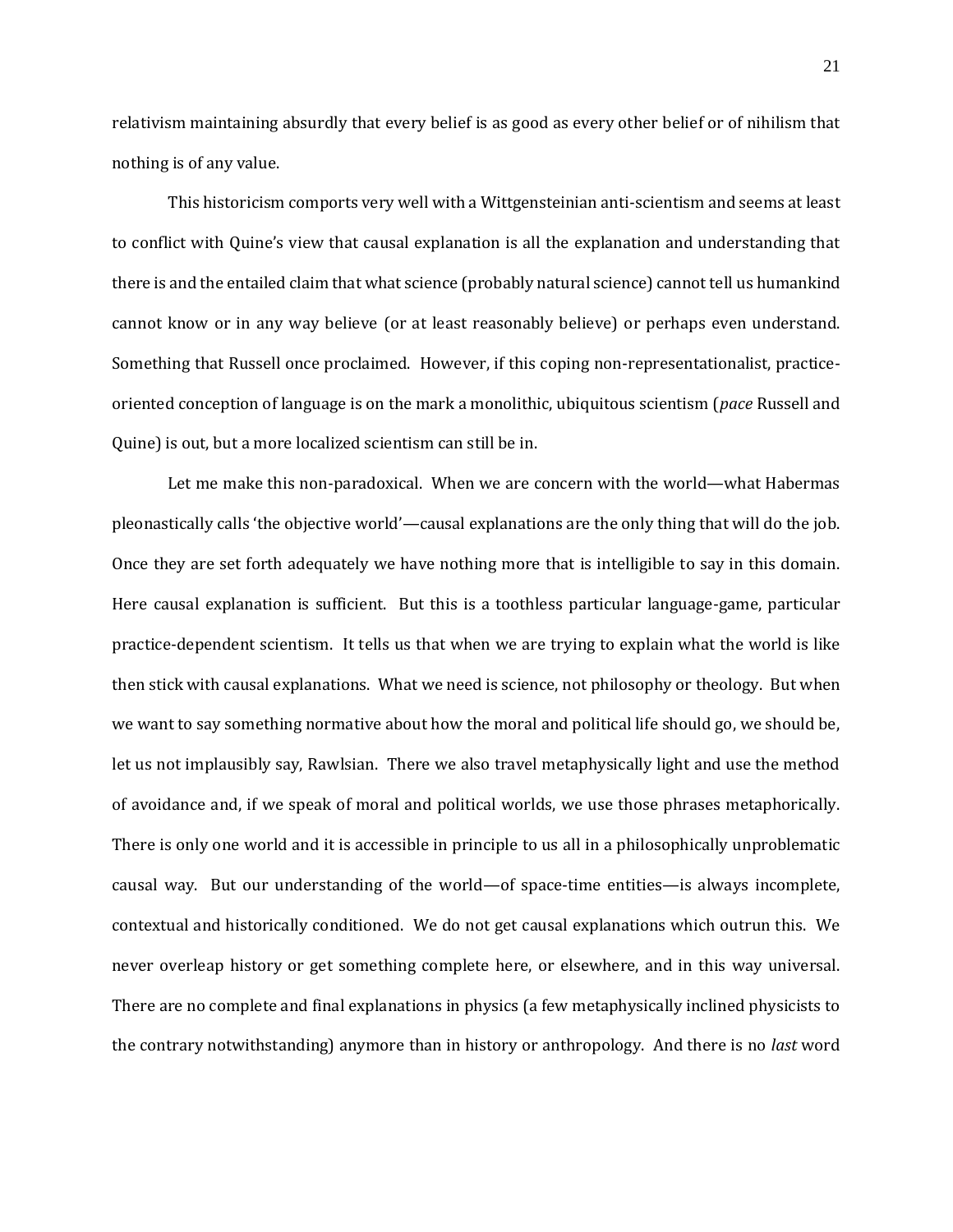in any of these disciplines any more than there is in philosophy or otherwise in life, except the last words people say before they die (Thomas Nagel to the contrary notwithstanding).

However, there remain questions—hardly causal questions—like those John Rawls asks about how we persons (we macro objects), but now viewed politically or morally or both, are to relate to each other. Here we are working with a political or moral conception of the person. Moreover, there are Marxian questions about what to attend to in the physical world and in societies (a part what else?—of the physical world) when we are coming to grips with Rawlsian questions about what is to be done. The Rawlsian ones—to repeat—at least are typically not causal questions. We can live very well (get in various appropriate ways a grip on things very well) with Quine, Rawls and Marx (or at least analytical Marxism not caught with Marx's obstetric metaphors; remember G. A. Cohen here). These theoreticians, taken together, not only peacefully co-existing but supplementing each other, each in their own corner, but each in his own way giving a holistic view which, along with the others, can be woven together into a more adequate holistic view than any of them have individually. But they are all without a context-independent conception of validity or a conception of truth or truth-aptness that goes beyond the reach of our inevitability, historically and context-dependent practices. *Perhaps* here we have something that, if worked out (including clarified) would be the rational kernel of a different critical theory than a Habermasian one: one without metaphysical danglers and obscure sayings: great obscure metaphysical blockbusters in spite of Habermas's avowed postmetaphysicality.

Habermas wants to be (and thinks he is) a postmetaphysical philosopher, but he continues with too much Kantian baggage and is still haunted by the ghost of Plato. He should have taken Hume more seriously. He wants to be a fallibilist yet has not learned to live with our finitude and with what he regards as Hegel's (and Brandon's) historicism. Are we condemned obsessively to react to what Wittgenstein regarded as the old philosophical nonsense? That issue stands as a minor irritant to